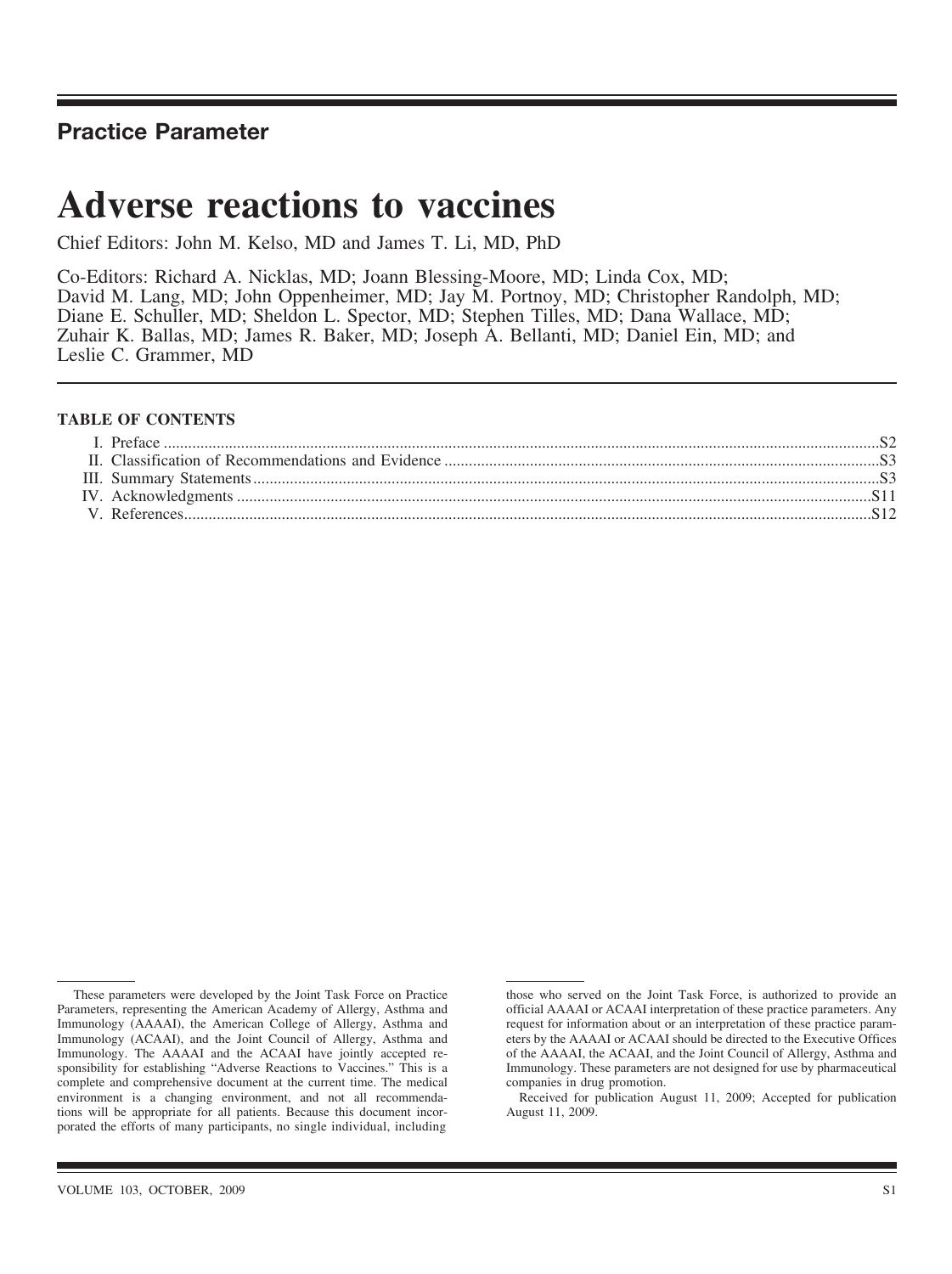#### **PREFACE**

This practice parameter provides a practical, peer-reviewed, evidence-based guide for evaluation and management of patients with suspected allergy to vaccines. This document contains detailed and specific guidelines not found in previously published reviews.

The practice parameter offers both general and vaccine-specific recommendations for skin testing to vaccines and components, serum specific IgE in vitro antibody testing, serologic testing for protective antibody responses to vaccines, vaccine

administration, and avoidance. The guidelines should prove useful for primary care physicians and specialists in allergy and immunology. More importantly, most patients who avoid vaccination because of allergy concerns will be able to receive their appropriate vaccinations if this practice parameter is followed.

The 2 key points of the practice parameter are that (1) patients with suspected allergy to vaccines or vaccine components should be evaluated by an allergist/immunologist and (2) most patients with suspected allergy to vaccines can receive vaccination safely. With the recent worldwide con-



Figure 1. Suggested approach to suspected adverse reactions to a vaccine.

**Note 1. Are nature and timing of reaction consistent with anaphylaxis?**

**Probable Anaphylactic Reaction: reaction occurring within 4 hours of vaccine administration to include signs and/or symptoms from more than 1 of the following systems:**

- **Dermatologic: urticaria, flushing, angioedema, pruritus**
- **Respiratory: rhinoconjunctivitis (red, watery, itchy eyes, stuffy, runny, itchy nose, sneezing), upper airway edema (change in voice, difficulty swallowing, difficulty breathing), bronchospasm/asthma (cough, wheeze, shortness of breath, chest tightness)**
- **Cardiovascular: hypotension, tachycardia, palpitations, light-headedness, loss of consciousness (Note: hypotension or loss of consciousness with pallor and bradycardia is much more likely a vasovagal reaction.)**
- **GI: cramping, nausea, vomiting, diarrhea**

**Possible Anaphylactic Reaction:**

**Signs and/or symptoms from only 1 system (as above)**

**Signs and/or symptoms from more than 1 system (as above) but occurring more than 4 hours after vaccination**

**Note 2. Skin tests with vaccine and components including gelatin, egg, chicken and/or yeast Vaccine skin tests:**

- **Prick test with full strength vaccine (consider dilution if history of life-threatening reaction)**
- **If prick test with full strength vaccine negative, intradermal test with 0.02 cc vaccine 1:100**

**– Note: Vaccine skin tests may cause false (or clinically irrelevant) positive reactions**

**Vaccine component/food skin tests:**

- **Prick tests with commercial extracts of whole egg or egg white (influenza and yellow fever vaccines), chicken (yellow fever vaccine) or** *Saccharomyces cerevisiae* **yeast (Hepatitis B vaccine and Human Papillomavirus vaccine)**
- **Prick test with sugared gelatin (e.g. Jell-O®: dissolve 1 teaspoon (5 grams) of gelatin powder in 5 cc normal saline) Vaccines that contain gelatin: DTaP (some brands), influenza (some brands), Japanese encephalitis, measles, mumps, rabies (some brands), rubella, varicella, yellow fever, zoster**

**Note 3. If fewer than the recommended number of doses received, consider measuring level of IgG antibodies to immunizing agent. If at a level associated with protection from disease, consider withholding additional doses although magnitude and duration of immunity may be less than if all doses received.**

**Note 4. Vaccine administration in graded doses:**

**For a vaccine where usual dose is 0.5 ml, administer graded doses of vaccine at 15 minute intervals: 0.05 ml of 1:10 dilution, 0.05 ml of full strength, 0.10 ml of full strength, 0.15 ml of full strength, 0.20 ml of full strength. For influenza vaccine in egg-allergic patients, if the egg protein content of the** vaccine is known to be  $\leq 1.2 \mu$ gm/mL, administer 10% of the dose, followed in 30 minutes by the remaining 90%, or as a single dose.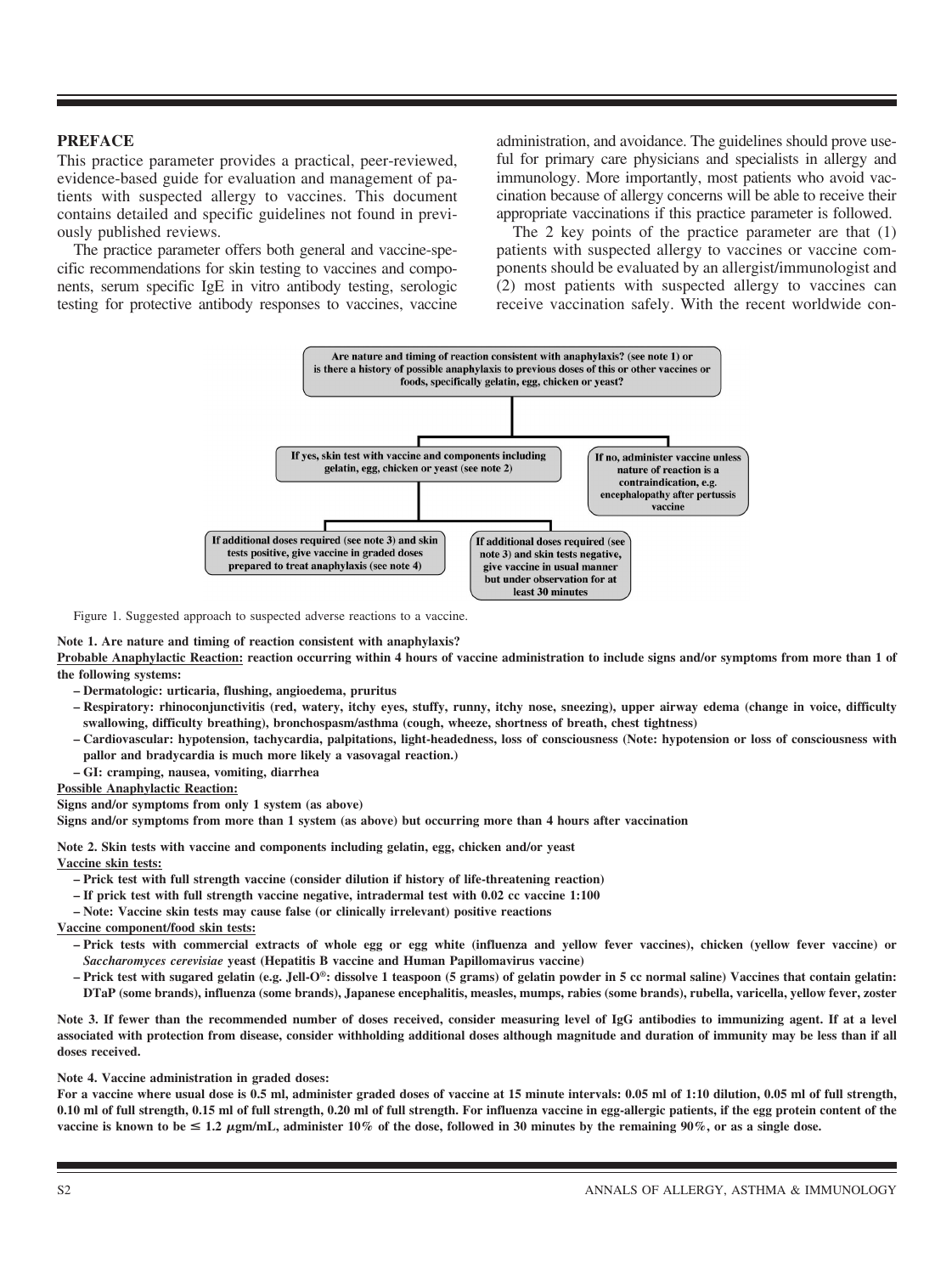cerns about H1N1 influenza, interest in the health benefits of vaccination is greater than ever. Our hope is that this publication will result in safe vaccination for patients with suspected allergy to vaccines.

Immunization is perhaps the greatest public health achievement of all time,<sup>1</sup> having significantly reduced the morbidity and mortality of many infectious diseases.2 Routine immunization of children, adolescents, and adults provides substantial protection from a large number of infectious diseases. The current vaccination schedules for children and adults are available at www.cdc.gov/vaccines/recs/schedules.<sup>3-5</sup> Patients who have experienced adverse reactions to vaccines may unnecessarily be advised to avoid subsequent immunization, which may have important adverse personal and population health consequences. $6-10$  Although there are some adverse reactions to vaccines that constitute absolute contraindications to administration of future doses, most such reactions do not preclude subsequent immunization.<sup>11</sup> Patients who have experienced some ill effect after receiving a vaccine warrant evaluation by an allergist/immunologist. In most cases, a risk-benefit analysis will favor subsequent immunization (Figure 1).

# **CLASSIFICATION OF RECOMMENDATIONS AND EVIDENCE**

#### **Category of evidence**

- Ia Evidence from meta-analysis of randomized controlled trials
- Ib Evidence from at least one randomized controlled trial
- IIa Evidence from at least one controlled study without randomization
- IIb Evidence from at least one other type of quasiexperimental study
- III Evidence from nonexperimental descriptive studies, such as comparative studies
- IV Evidence from expert committee reports or opinions or clinical experience of respected authorities or both

#### **Strength of recommendation**

- A Directly based on category I evidence
- B Directly based on category II evidence or extrapolated recommendation from category I evidence
- C Directly based on category III evidence or extrapolated recommendation from category I or II evidence
- D Directly based on category IV evidence or extrapolated recommendation from category I, II, or III evidence

#### **SUMMARY STATEMENTS**

*Summary Statement 1.* Mild local reactions and constitutional symptoms, such as fever, after vaccinations are common and do not contraindicate future doses. Rarely, delayed-type hypersensitivity to a vaccine constituent may cause an injection site nodule, but this is not a contraindication to subsequent vaccination. (C)

Local, injection site reactions (swelling, redness, and/or soreness) and constitutional symptoms, especially fever, are

| Table 1. Levels of Antibody Associated With Protection From |
|-------------------------------------------------------------|
| Vaccine-Preventable Diseases                                |

| Vaccine                       | Protective level of IgG<br>antibody $\geq$    |
|-------------------------------|-----------------------------------------------|
| Diphtheria                    | $0.1$ IU/mL <sup>11</sup>                     |
| Haemophilus influenzae type B | 0.15 $\mu$ g/mL <sup>29</sup>                 |
| Hepatitis A                   | 10 mlU/m $L^{30}$                             |
| Hepatitis B surface antibody  | 10 mIU/mL $31$                                |
| Measles (rubeola)             | 120 mIU/mL (PRN titer) <sup>32</sup>          |
| Polio (inactivated)           | 1:8 neutralizing antibody titer <sup>33</sup> |
| Rabies                        | 0.5 IU/mL (VNA titer) <sup>34</sup>           |
| Rubella                       | 10 IU/mL <sup>80</sup>                        |
| Tetanus                       | $0.1$ IU/mL <sup>11</sup>                     |
| Yellow fever                  | $0.7$ IU/mL <sup>29</sup>                     |

Abbreviations: IU, international units; mIU, milli-international units; PRN, plaque reduction neutralization; VNA, virus-neutralizing antibodies.

common after the administration of most vaccines and are not contraindications to subsequent vaccination.<sup>11</sup> Neomycin is contained in several vaccines.12 For those reporting a delayed-type hypersensitivity contact dermatitis to neomycin, the only anticipated reaction is a small, temporary papule at the injection site,13,14 and this is not a contraindication to subsequent vaccination.<sup>11</sup> Delayed-type hypersensitivity to thimerosal has also been reported.15 Although patients with a

#### Table 2. Gelatin Content of Vaccines 2008

| Vaccine                                                                                                            | <b>Gelatin content</b>                                                                    |
|--------------------------------------------------------------------------------------------------------------------|-------------------------------------------------------------------------------------------|
| DTaP (Tripedia/TriHIBit; Sanofi<br>Pasteur. Swiftwater.<br>Pennsylvania)                                           | 28 $\mu$ g per 0.5-mL dose <sup>a</sup>                                                   |
| Influenza (Fluzone; Sanofi<br>Pasteur)                                                                             | 250 $\mu$ g per 0.5-mL dose <sup>b</sup>                                                  |
| Influenza (FluMist; Medimmune<br>Vaccines, Gaithersburg,<br>Maryland)                                              | 2000 $\mu$ g per 0.2-mL dose <sup>b</sup>                                                 |
| Japanese Encephalitis (JE-VAX;<br>Sanofi Pasteur)                                                                  | 500 $\mu$ g per 1.0-mL dose <sup>b</sup>                                                  |
| Measles, Mumps, Rubella<br>(ATTENUVAX, MERUVAXII,<br>MMRII, MUMPSVAX: Merck.<br>Whitehouse Station, New<br>Jersey) | 14,500 $\mu$ g per 0.5-mL dose <sup>b</sup>                                               |
| Measles, mumps, rubella,<br>varicella (ProQuad; Merck)                                                             | 11,000 $\mu$ g per 0.5-mL dose <sup>b</sup>                                               |
| Rabies (RabAvert; Novartis,<br>Emeryville, California)                                                             | 12,000 $\mu$ g per 1.0-mL dose <sup>b</sup>                                               |
| <b>Typhoid Vaccine Live Oral</b><br>Ty21a (VIVOTIF; Berna, Coral<br>Gables, Florida)                               | Capsuleb                                                                                  |
| Varicella (VARIVAX; Oka/Merck)<br>Yellow Fever (YF-VAX; Sanofi<br>Pasteur)                                         | 12,500 $\mu$ g per 0.5-mL dose <sup>b</sup><br>7,500 $\mu$ g per 0.5-mL dose <sup>a</sup> |
| Zoster (ZOSTAVAX; Oka/Merck)                                                                                       | 15,580 $\mu$ g per 0.65-mL dose <sup>b</sup>                                              |

a Sanofi Pasteur, oral communication, September 4, 2009.

**b** Package inserts.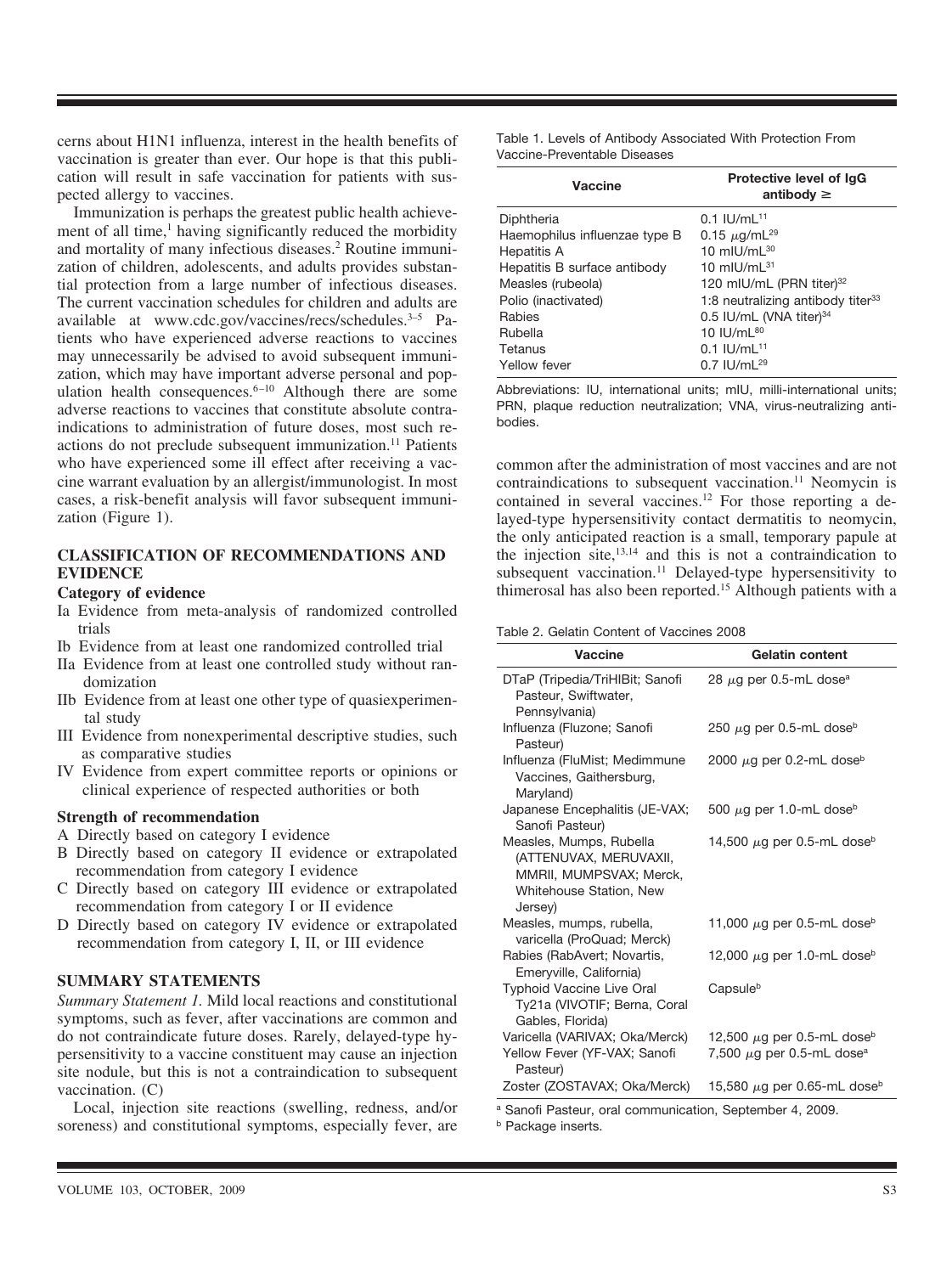|  | Table 3. Egg Content of Vaccines |  |  |  |  |  |
|--|----------------------------------|--|--|--|--|--|
|--|----------------------------------|--|--|--|--|--|

| Vaccine                                                  | Grown in                                 | Egg protein content    | Approach in egg allergic<br>patient                                       |
|----------------------------------------------------------|------------------------------------------|------------------------|---------------------------------------------------------------------------|
| Measles and mumps                                        | Chick embryo fibroblast<br>cell cultures | Picograms to nanograms | Administer in usual manner44-46                                           |
| Purified chick embryo rabies                             | Chick embryo fibroblast<br>cell cultures | Picograms to nanograms | Administer in usual manner <sup>109</sup>                                 |
| Influenza (killed injected and<br>live attenuated nasal) | Chick extraembryonic<br>allantoic fluid  | Micrograms             | Skin test with egg and vaccine<br>before administration <sup>48,110</sup> |
| Yellow fever                                             | Chick embryos                            | Micrograms             | Skin test with egg and vaccine<br>before administration <sup>67</sup>     |

positive patch test result for thimerosal may have large local reactions to vaccination with thimerosal-containing vaccines,<sup>16,17</sup> most such patients do not.<sup>15,18-20</sup> Neither a history of such reactions nor a positive patch test result to thimerosal is a contraindication to future vaccination.<sup>11</sup> There is a single case report of a generalized pruritic maculopapular rash attributed to thimerosal in an influenza vaccine.<sup>21</sup> Aluminumcontaining vaccines<sup>12</sup> rarely cause persistent nodules at the injection site, possibly because of delayed hypersensitivity or other immune responses to aluminum.22–24

*Summary Statement 2.* Anaphylactic reactions to vaccines are estimated to occur at a rate of approximately 1 per million doses. There are approximately 235 million doses of vaccines administered in the United States each year. (B)

Anaphylaxis after vaccination is rare. The Vaccine Safety Datalink reviewed the diagnosis codes from medical encounters after the administration of more than 7.5 million doses of vaccines and estimated the risk of anaphylaxis to be 0.65 million to 1.53 per million doses.<sup>25</sup> The Centers for Disease Control and Prevention (CDC) estimates that there were 235,705,179 doses of all vaccines distributed in the United States in 2007 (Angela Calugar, CDC, written communication, December 19, 2008). Thus, there are approximately 150 to 350 cases of vaccine-induced anaphylaxis in the United States annually. Fatalities from vaccine-induced anaphylaxis are exceedingly rare.<sup>26</sup>

*Summary Statement 3.* All serious events occurring after vaccine administration should be reported to the Vaccine Adverse Event Reporting System, even if it is not certain that the vaccine was causal. (C)

In 1990, the Vaccine Adverse Event Reporting System (VAERS) was established by the CDC and Food and Drug Administration (FDA).<sup>27</sup> VAERS relies on reporting by health care professionals and parents or patients, and all serious events after vaccination should be reported.<sup>28</sup> These reports of suspected associations between vaccine administration and adverse events can then be evaluated for strength of potential causality.

*Summary Statement 4.* Measuring levels of IgG antibody to the immunizing agent in a vaccine suspected of causing a serious adverse reaction to determine if they are at protective levels can help determine whether or not subsequent doses are required. (B)

In a patient who has experienced an apparent adverse reaction to vaccine yet has received fewer than the recommended number of doses, the level of IgG antibodies to the immunizing agent can be measured to see if it is at a level associated with protection from disease. Such levels have been established for some, but not all, vaccines (Table  $1$ )<sup>11,29-34</sup> and are available from many diagnostic laboratories. If so, consideration can be given to withholding additional doses, although the magnitude and duration of immunity may be less than if all doses were received.35,36 Even if the recommended number of doses has already been received or if protective antibody levels have already been achieved, evaluation of the reaction, including skin testing if indicated, should be undertaken as discussed herein.

*Summary Statement 5.* All suspected anaphylactic reactions to vaccines should ideally be evaluated in an attempt to determine the culprit allergen. (B)

When a patient experiences an apparently IgE-mediated reaction after an immunization, the patient is often labeled as being "allergic" to the vaccine and advised against receiving future doses without further investigation. However, this approach should be avoided because it may leave patients inadequately immunized if they unnecessarily avoid vaccines to which they are not allergic or if the vaccine could be administered safely despite their allergy. In addition, not knowing the particular constituent of a vaccine to which the patient is allergic may pose a risk with future vaccinations that contain the same ingredient.

*Summary Statement 6.* IgE-mediated reactions to vaccines are more often caused by vaccine components, such as gelatin or egg protein, rather than the immunizing agent itself. (B)

Gelatin is added to many vaccines (Table 2) as a stabilizer and has been shown to be responsible for many anaphylactic reactions to MMR, varicella, and Japanese encephalitis vaccines.<sup>37-40</sup> Vaccine manufacturers in Japan and Germany removed gelatin or changed to a less allergenic gelatin with a resultant decrease in allergic reactions.41,42 A history of allergy to the ingestion of gelatin should be sought before the administration of any gelatin-containing vaccine. A negative history, however, may not exclude an allergic reaction to gelatin injected with the vaccine.38 Gelatin used in vaccines is of either bovine or porcine origin, which are extensively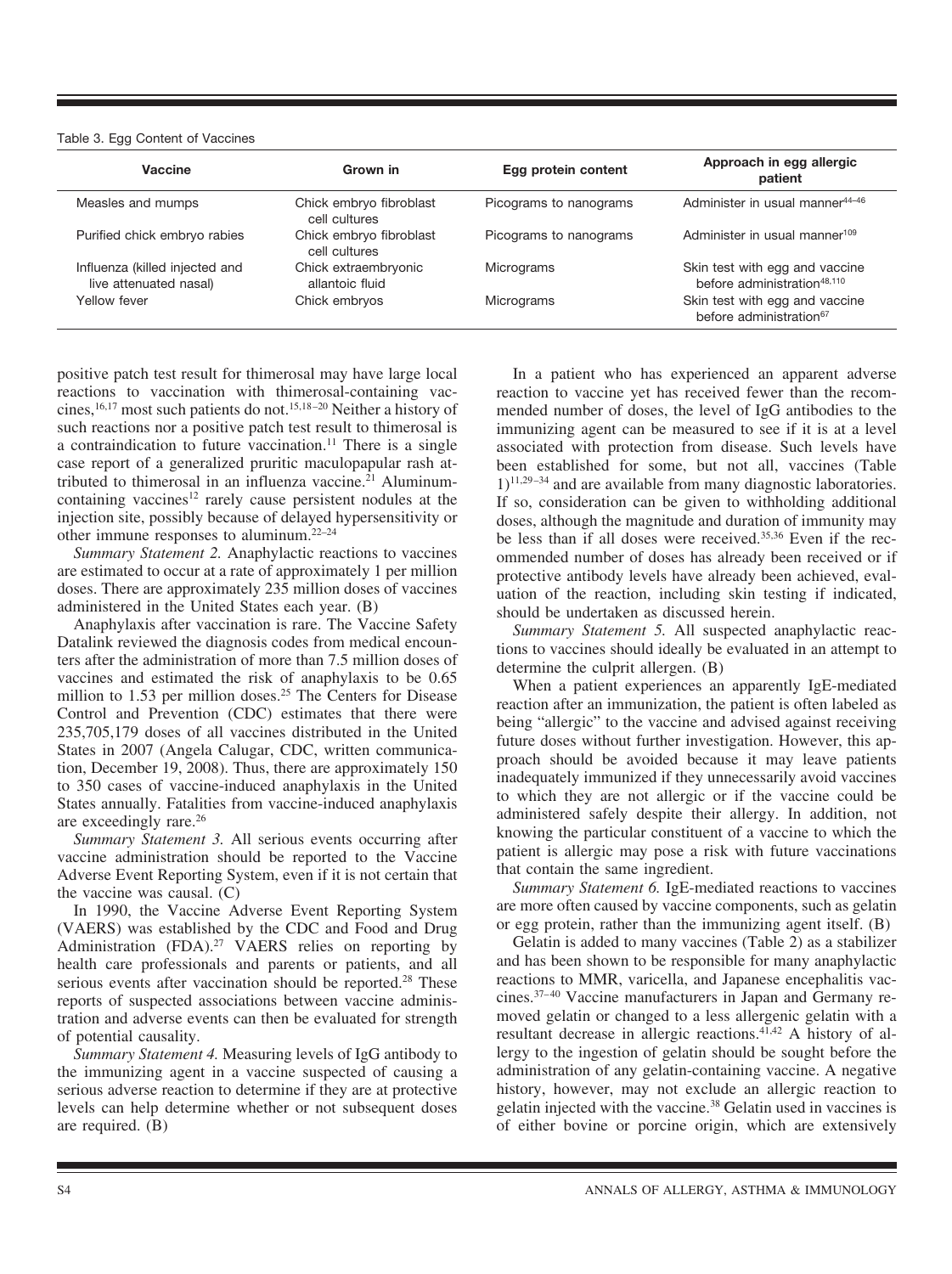cross-reactive.37,38 There are no published reports of patients allergic to both gelatin and beef or pork meat.

Measles and mumps vaccines and 1 type of rabies vaccine are grown in chick embryo fibroblast cultures and contain negligible or no egg protein (Table 3).<sup>43</sup> Measles or MMR vaccines can be administered to egg allergic children without adverse reactions44,45 and can be given to such patients without skin testing.46 Egg protein is present in higher amounts in yellow fever and influenza vaccines<sup>12</sup> (Table 3) and may cause reactions in egg allergic recipients. Administration of influenza vaccine containing 1.2  $\mu$ g/mL of egg protein has been safely administered to egg allergic patients, initially in a 2-dose protocol (10% of the dose followed in 30 minutes by the remaining  $90\%$  of the dose) and later as a single dose.<sup>47</sup> However, the influenza vaccine is newly made every year, and there are variable amounts of egg protein present in any given years' vaccine (as high as  $42 \mu g/mL$  of egg protein).<sup>48</sup> Whether this is sufficient to cause a reaction in an egg allergic patient is also not known but may pose a risk. Patients can be allergic to heat-labile egg proteins in raw egg and, because they tolerate the ingestion of cooked egg, do not think of themselves as being egg allergic.49 Thus, the clinical history may not identify all persons allergic to egg proteins present in influenza or yellow fever vaccines. Chicken proteins other than those found in chicken egg may be present in yellow fever vaccine and may be responsible for reactions in chicken allergic recipients.<sup>50</sup>

Hepatitis B vaccines are grown in *Saccharomyces cerevisiae* (baker's yeast or brewer's yeast) and contain residual yeast protein,<sup>12</sup> but adverse reactions to these, if any, appear to be rare.51 Human papillomavirus vaccine may also contain residual yeast protein.52

The rubber in vaccine vial stoppers or syringe plungers may be either dry natural rubber (DNR) latex or synthetic rubber. Those made with DNR pose a theoretical risk to the patient who is latex allergic. There is 1 report of an anaphylactic reaction in a latex allergic patient after hepatitis B vaccine attributed to rubber in the stopper.53 A review of more than 160,000 VAERS reports found only 28 cases of possible immediate-type allergic reactions after receiving a DNR-containing vaccine, and these may have been due to other components.54 The latex content of vaccine packaging is provided in Table 4 and is updated at www.cdc.gov/ vaccines/pubs/pinkbook/pink-appendx.htm.55

There is a single report of an immediate-type allergic reaction to a vaccination that was attributed to neomycin.56 However, the patient had a maculopapular (not urticarial) rash to the topical application of neomycin, and no testing for IgE to neomycin was performed. There is a single case report of an immediate-type reaction that may have been caused by thimerosal in a vaccine.<sup>57</sup>

However rare, if a patient gives a history of an immediatetype reaction to yeast, latex, neomycin, or thimerosal, it is appropriate to investigate with immediate-type skin testing before immunization with a vaccine containing these constituents.

Table 5 lists vaccine excipients by vaccine. Updated lists of vaccine excipients by vaccine and by excipient are available at www.cdc.gov/vaccines/pubs/pinkbook/pinkappendx.htm.12,58

*Summary Statement 7.* Patients who have had an apparent anaphylactic reaction after immunization should undergo immediate-type allergy skin testing to help confirm that the reaction was IgE mediated and determine the responsible component of the vaccine. (B)

To determine whether a vaccine was responsible for a patient's apparent allergic reaction, skin testing with the vaccine should be performed.35,36 The vaccine should first be tested by the prick method. Full-strength vaccine can be used unless the history of the reaction was truly life-threatening, in which case beginning even the prick test with dilute vaccine is appropriate. If the full-strength prick test result is negative, with appropriate positive and negative controls, an intradermal test with the vaccine diluted 1:100 should be performed,59 again with appropriate controls.

As with any skin test reagent, and particularly with materials not standardized for skin testing such as vaccines, falsepositive (irritant) results and clinically irrelevant positive results may occur. Likewise, false-negative response may also be seen. Some patients known to have IgE antibodies to various vaccines by in vitro testing or skin testing have nonetheless received the vaccines in the usual manner without reaction. $47,60 - 63$  Although these findings complicate the interpretation of vaccine skin tests, if the test result is positive in a patient with a history of an allergic reaction to the vaccine, the patient must be assumed to be allergic. Intradermal skin tests with some vaccines, such as tetanus toxoid, can also induce delayed-type hypersensitivity responses.<sup>64</sup>

If the suspect vaccine contains gelatin (Table 2), egg (influenza and yellow fever), chicken (yellow fever), or yeast (hepatitis B vaccine and human papillomavirus vaccine), the patient should also be skin tested for these allergens.35,36 Egg, chicken, and yeast extracts for skin testing are commercially available. Gelatin can be prepared by dissolving 1 teaspoon (5 g) of any sugared gelatin powder (for example, Jell-O) in 5 mL of normal saline to create a prick skin test solution, recognizing that this is not a standardized, validated, FDAapproved method. In vitro assays for specific IgE antibody are also commercially available for these foods, including gelatin.

*Summary Statement 8.* If the intradermal skin test result is negative, the chance that the patient has IgE antibody to any vaccine constituent is negligible, and the vaccine can be administered in the usual manner. It is prudent, nonetheless, in a patient with a history suggestive of an anaphylactic reaction to administer the vaccine under observation with epinephrine and other treatment available. (B)

Although there are no formal studies to evaluate the positive and negative predictive values for intradermal skin test results in patients who have had apparent allergic reactions to vaccines, the approach is almost certainly sufficiently sensitive to identify patients with IgE-mediated reactions to some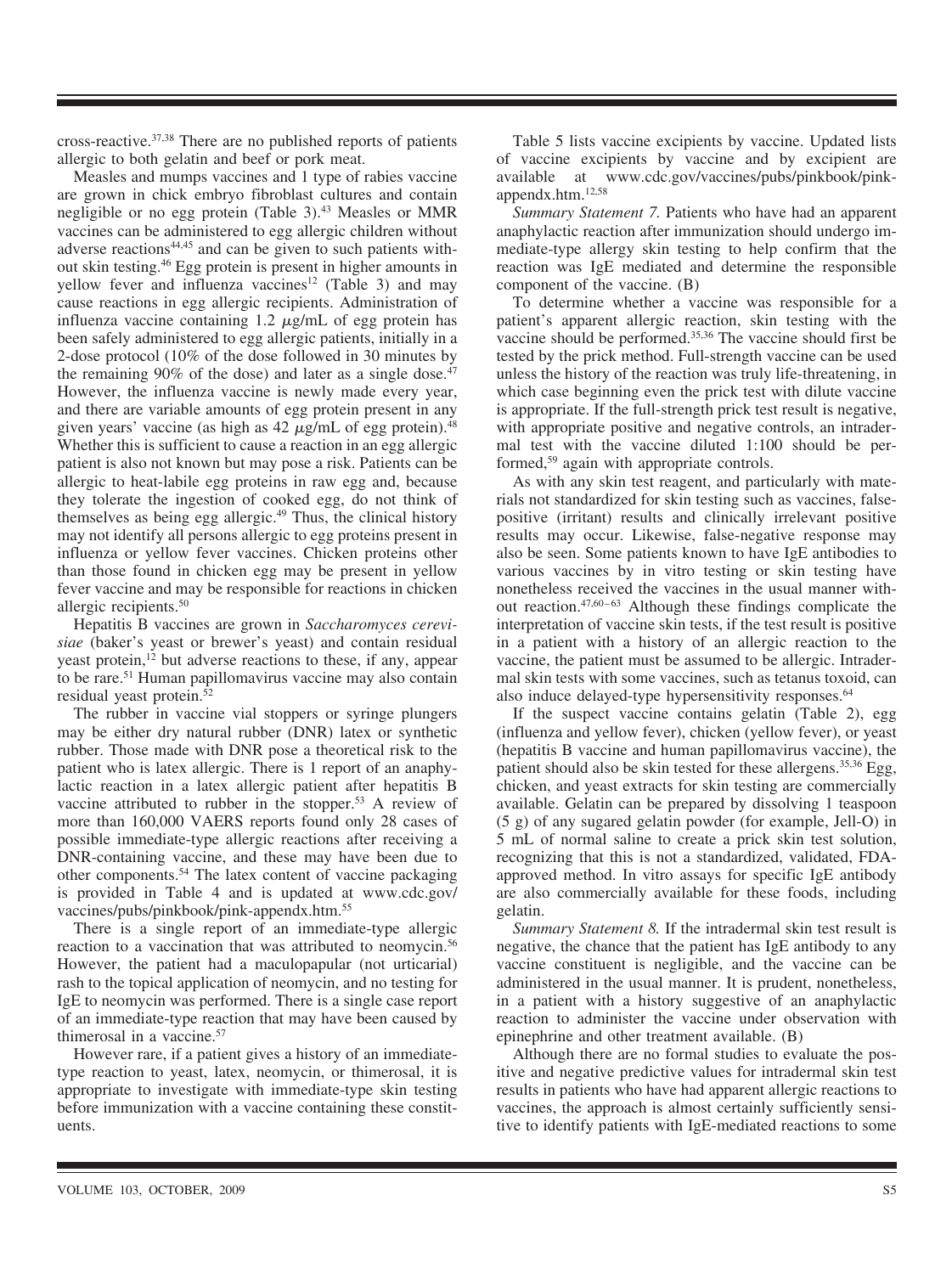#### Table 4. Latex in Vaccine Packaging<sup>a</sup>

| Vaccine                          | Latex                               |
|----------------------------------|-------------------------------------|
| Anthrax (BioThrax)<br>Comvax     | Yes-vial<br>Yes-vial                |
| <b>DTaP</b>                      |                                     |
| Daptacel<br>Infanrix             | Yes-vial                            |
|                                  | Yes-syringe<br>No-vial              |
| Tripedia                         | Yes-vial                            |
| DT (generic)                     | Yes-vial                            |
| Hib                              |                                     |
| <b>HibTITER</b>                  | Yes-vial                            |
| PedvaxHIB                        | Yes-vial                            |
| ActHIB                           | Yes-diluent vial                    |
| Hepatitis A                      | No-lyophilized vaccine vial         |
| Havrix                           | Yes-syringe                         |
|                                  | No-vial                             |
| Vaqta                            | Yes-vial                            |
|                                  | Yes-syringe                         |
| Hepatitis B                      |                                     |
| Engerix-B                        | Yes-syringe                         |
| Recombivax HB                    | No-vial<br>Yes-vial                 |
| HPV (Gardasil)                   | <b>No</b>                           |
| Influenza                        |                                     |
| Fluarix                          | Yes–syringe                         |
| Fluvirin                         | No                                  |
| Fluzone                          | No                                  |
| FluLaval                         | No                                  |
| Afluria<br><b>FluMist</b>        | No<br><b>No</b>                     |
| Japanese encephalitis            |                                     |
| JE-Vax                           | No                                  |
| Ixiaro                           | No                                  |
| Kinrix                           | Yes-syringe                         |
|                                  | No-vial                             |
| MMR (M-M-R II)<br>MMRV (ProQuad) | No<br><b>No</b>                     |
| Measles (Attenuvax)              | No                                  |
| Mumps (Mumpsvax)                 | No                                  |
| Rubella (Meruvax II)             | No                                  |
| Meningococcal                    |                                     |
| Menomune                         | Yes-vial                            |
| Menactra                         | Yes-vial                            |
| Pediarix                         | No-syringe<br>Yes-syringe           |
|                                  | No-vial                             |
| Pentacel                         | No                                  |
| Pneumococcal                     |                                     |
| Pneumovax 23                     | No                                  |
| Prevnar                          | Yes-syringe, before lot D46873      |
|                                  | No-syringe, lot D46873 and<br>after |
| Polio (IPOL)                     | Yes-syringe                         |
|                                  | No-vial                             |
| Rabies                           |                                     |
| <b>Imovax Rabies</b>             | No                                  |
| RabAvert                         | No                                  |
|                                  | Continued                           |

Table 4. (Continued)

| Vaccine                        | Latex                        |
|--------------------------------|------------------------------|
| Rotavirus                      |                              |
| RotaTeg                        | No                           |
| Rotarix                        | Yes-applicator               |
|                                | No-vial and transfer adapter |
| Td                             |                              |
| Decavac                        | No-vial                      |
|                                | No-syringe                   |
| Generic                        | Yes-vial                     |
|                                | Yes-syringe                  |
| Tdap                           |                              |
| Adacel                         | No                           |
| <b>Boostrix</b>                | Yes-syringe                  |
|                                | No-vial                      |
| <b>TriHIBit</b>                | Yes-vial                     |
| Twinrix                        | Yes-syringe                  |
|                                | No-vial                      |
| <b>Typhoid</b>                 |                              |
| Typhim Vi                      | No                           |
| Vivotif Berna                  | <b>NA</b>                    |
| Varicella (Varivax)            | No                           |
| Vaccinia (smallpox) (ACAM2000) | No                           |
| Yellow fever (YF-Vax)          | Yes-vial                     |

Abbreviations: DT, diphtheria and tetanus toxoids (pediatric formulation); DTaP, diphtheria and tetanus toxoids and acellular pertussis (pediatric formulation); Hib, *Haemophilus influenzae* type B; HPV, human papillomavirus; MMRV, measles, mumps, rubella and varicella; NA, not applicable; Td, tetanus and diphtheria toxoids (adult/ adolescent formulation); Tdap, tetanus and diphtheria toxoids and acellular pertussis (adult/adolescent formulation).

a "If a person reports a severe (anaphylactic) allergy to latex, vaccines supplied in vials or syringes that contain natural rubber should not be administered unless the benefit of vaccination outweighs the risk for a potential allergic reaction. For latex allergies other than anaphylactic allergies (e.g., a history of contact allergy to latex gloves), vaccines supplied in vials or syringes that contain dry natural rubber or rubber latex can be administered." (Advisory Committee on Immunization Practices General Recommendations on Immunization, 2006). This table is accurate, to the best of our knowledge, as of June 2009. If in doubt, check the package insert for the vaccine in question.

vaccine component. Intradermal skin tests are recommended when increased sensitivity is required for the evaluation of anaphylaxis.64 There are no reports of patients with negative intradermal skin test results to a vaccine reacting to subsequent administration of that vaccine. As with any diagnostic test, the increased sensitivity of intradermal testing likely comes with some loss of specificity. Thus, although there are reports of patients being safely administered the vaccines after negative intradermal skin test results,47,65 there are also reports of patients with positive skin test results nonetheless receiving the vaccines uneventfully.47,63 Dilutions of vaccines of 1:100 have been demonstrated to be nonirritating.<sup>59</sup> Thus, if the skin test results to the vaccine and its ingredients are negative, particularly at the intradermal level (with the vaccine diluted 1:100), then it is unlikely that the patient has  $IgE$ antibody to any component of the vaccine, and they can be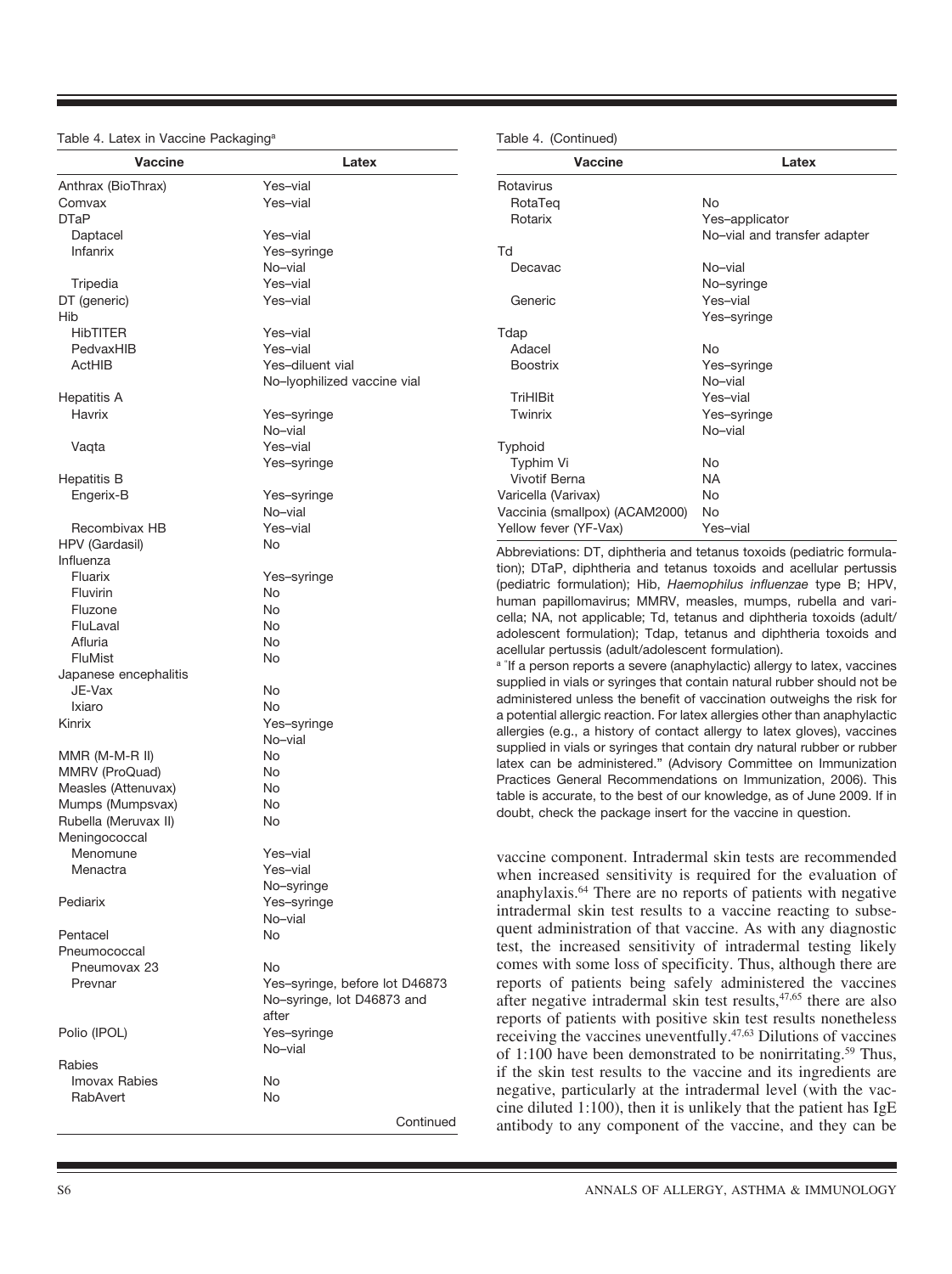## Table 5. Excipients Included in US Vaccines, by Vaccinea

| <b>Vaccine</b>                                             | <b>Contains</b>                                                                                                                                                                                                                                                 |
|------------------------------------------------------------|-----------------------------------------------------------------------------------------------------------------------------------------------------------------------------------------------------------------------------------------------------------------|
| Anthrax (BioThrax)                                         | Aluminum hydroxide, amino acids, benzethonium chloride, formaldehyde or formalin, inorganic salts and<br>sugars, vitamins                                                                                                                                       |
| BCG (Tice)                                                 | Asparagine, citric acid, lactose, glycerin, iron ammonium citrate, magnesium sulfate, potassium phosphate                                                                                                                                                       |
| DTaP (Daptacel)                                            | Aluminum phosphate, ammonium sulfate, Casamino acid, dimethyl- $\beta$ -cyclodextrin, formaldehyde or<br>formalin, glutaraldehyde, 2-phenoxyethanol                                                                                                             |
| DTaP (Infanrix)                                            | Aluminum hydroxide, bovine extract, formaldehyde or formalin, glutaraldehyde, 2-phenoxyethanol,<br>polysorbate 80                                                                                                                                               |
| DTaP (Tripedia)                                            | Aluminum potassium sulfate, ammonium sulfate, bovine extract, formaldehyde or formalin, gelatin,<br>polysorbate 80, sodium phosphate, thimerosal <sup>b</sup>                                                                                                   |
| DTaP/Hib (TriHIBit)                                        | Aluminum potassium sulfate, ammonium sulfate, bovine extract, formaldehyde or formalin, gelatin,<br>polysorbate 80, sucrose, thimerosal <sup>b</sup>                                                                                                            |
| DTaP-IPV (Kinrix)                                          | Aluminum hydroxide, bovine extract, formaldehyde, lactalbumin hydrolysate, monkey kidney tissue,<br>neomycin sulfate, polymyxin B, polysorbate 80                                                                                                               |
| DTaP-Hep B-IPV (Pediarix)                                  | Aluminum hydroxide, aluminum phosphate, bovine protein, lactalbumin hydrolysate, formaldehyde or<br>formalin, glutaraldehyde, monkey kidney tissue, neomycin, 2-phenoxyethanol, polymyxin B, polysorbate<br>80, yeast protein                                   |
| DtaP-IPV/Hib (Pentacel)                                    | Aluminum phosphate, bovine serum albumin, formaldehyde, glutaraldehyde, MRC-5 DNA and cellular<br>protein, neomycin, polymyxin B sulfate, polysorbate 80, 2-phenoxyethanol                                                                                      |
| DT (sanofi)                                                | Aluminum potassium sulfate, bovine extract, formaldehyde or formalin, thimerosal (multidose) or<br>thimerosal <sup>b</sup> (single dose)                                                                                                                        |
| DT (Massachusetts)                                         | Aluminum hydroxide, formaldehyde or formalin                                                                                                                                                                                                                    |
| Hib (ACTHib)                                               | Ammonium sulfate, formaldehyde or formalin, sucrose                                                                                                                                                                                                             |
| Hib (PedvaxHib)                                            | Aluminum hydroxyphosphate sulfate                                                                                                                                                                                                                               |
| Hib/Hep B (Comvax)                                         | Amino acids, aluminum hydroxyphosphate sulfate, dextrose, formaldehyde or formalin, mineral salts,                                                                                                                                                              |
|                                                            | sodium borate, soy peptone, yeast protein                                                                                                                                                                                                                       |
| Hep A (Havrix)                                             | Aluminum hydroxide, amino acids, formaldehyde or formalin, MRC-5 cellular protein, neomycin sulfate, 2-<br>phenoxyethanol, phosphate buffers, polysorbate                                                                                                       |
| Hep A (Vaqta)                                              | Aluminum hydroxyphosphate sulfate, bovine albumin or serum, DNA, formaldehyde or formalin, MRC-5<br>cellular protein, sodium borate                                                                                                                             |
| Hep B (Engerix-B)                                          | Aluminum hydroxide, phosphate buffers, thimerosal, <sup>b</sup> yeast protein                                                                                                                                                                                   |
| Hep B (Recombivax)                                         | Aluminum hydroxyphosphate sulfate, amino acids, dextrose, formaldehyde or formalin, mineral salts,<br>potassium aluminum sulfate, soy peptone, yeast protein                                                                                                    |
| Hep A/Hep B (Twinrix)                                      | Aluminum hydroxide, aluminum phosphate, amino acids, dextrose, formaldehyde or formalin, inorganic<br>salts, MRC-5 cellular protein, neomycin sulfate, 2-phenoxyethanol, phosphate buffers, polysorbate 20,<br>thimerosal, <sup>b</sup> vitamins, yeast protein |
| HPV (Gardasil)                                             | Amino acids, amorphous aluminum hydroxyphosphate sulfate, carbohydrates, L-histidine, mineral salts,<br>polysorbate 80, sodium borate, vitamins                                                                                                                 |
| Influenza (Afluria)                                        | β-Propiolactone, calcium chloride, neomycin, ovalbumin, Polymyxin B, potassium chloride, potassium<br>phosphate, sodium phosphate, sodium taurodeoxycholate.                                                                                                    |
| Influenza (Fluarix)                                        | Egg albumin (ovalbumin), egg protein, formaldehyde or formalin, gentamicin, hydrocortisone, octoxynol-10,<br>$\alpha$ -tocopheryl hydrogen succinate, polysorbate 80, sodium deoxycholate, sodium phosphate, thimerosal <sup>b</sup>                            |
| Influenza (Flulaval)                                       | Egg albumin (ovalbumin), egg protein, formaldehyde or formalin, sodium deoxycholate, phosphate buffers,<br>thimerosal                                                                                                                                           |
| Influenza (Fluvirin)                                       | β-Propiolactone, egg protein, neomycin, polymyxin B, polyoxyethylene 9-10 nonyl phenol (triton N-101,<br>octoxynol 9), thimerosal (multidose containers), thimerosal <sup>b</sup> (single-dose syringes)                                                        |
| Influenza (Fluzone)                                        | Egg Protein, Formaldehyde or Formalin, Gelatin, Octoxinol-9 (Triton X-100), Thimerosal (multidose<br>containers)                                                                                                                                                |
| Influenza (FluMist)                                        | Chick kidney cells, egg protein, gentamicin sulfate, monosodium glutamate, sucrose phosphate glutamate<br>buffer                                                                                                                                                |
| IPV (Ipol)                                                 | Calf serum protein, formaldehyde or formalin, monkey kidney tissue, neomycin, 2-phenoxyethanol,<br>polymyxin b, streptomycin                                                                                                                                    |
| Japanese Encephalitis (JE-Vax)                             | Formaldehyde or formalin, gelatin, mouse serum protein, polysorbate 80, thimerosal                                                                                                                                                                              |
| Japanese Encephalitis (Ixiaro)<br>Meningococcal (Menactra) | Aluminum hydroxide, bovine serum albumin, formaldehyde, protamine sulfate, sodium metabisulfite<br>Formaldehyde or formalin, phosphate buffers                                                                                                                  |
| Meningococcal (Menomune)                                   | Lactose, thimerosal (10-dose vials only)                                                                                                                                                                                                                        |
| MMR (MMR-II)                                               | Amino acid, bovine albumin or serum, chick embryo fibroblasts, human serum albumin, gelatin, glutamate,<br>neomycin, phosphate buffers, sorbitol, sucrose, vitamins                                                                                             |
|                                                            | Continued                                                                                                                                                                                                                                                       |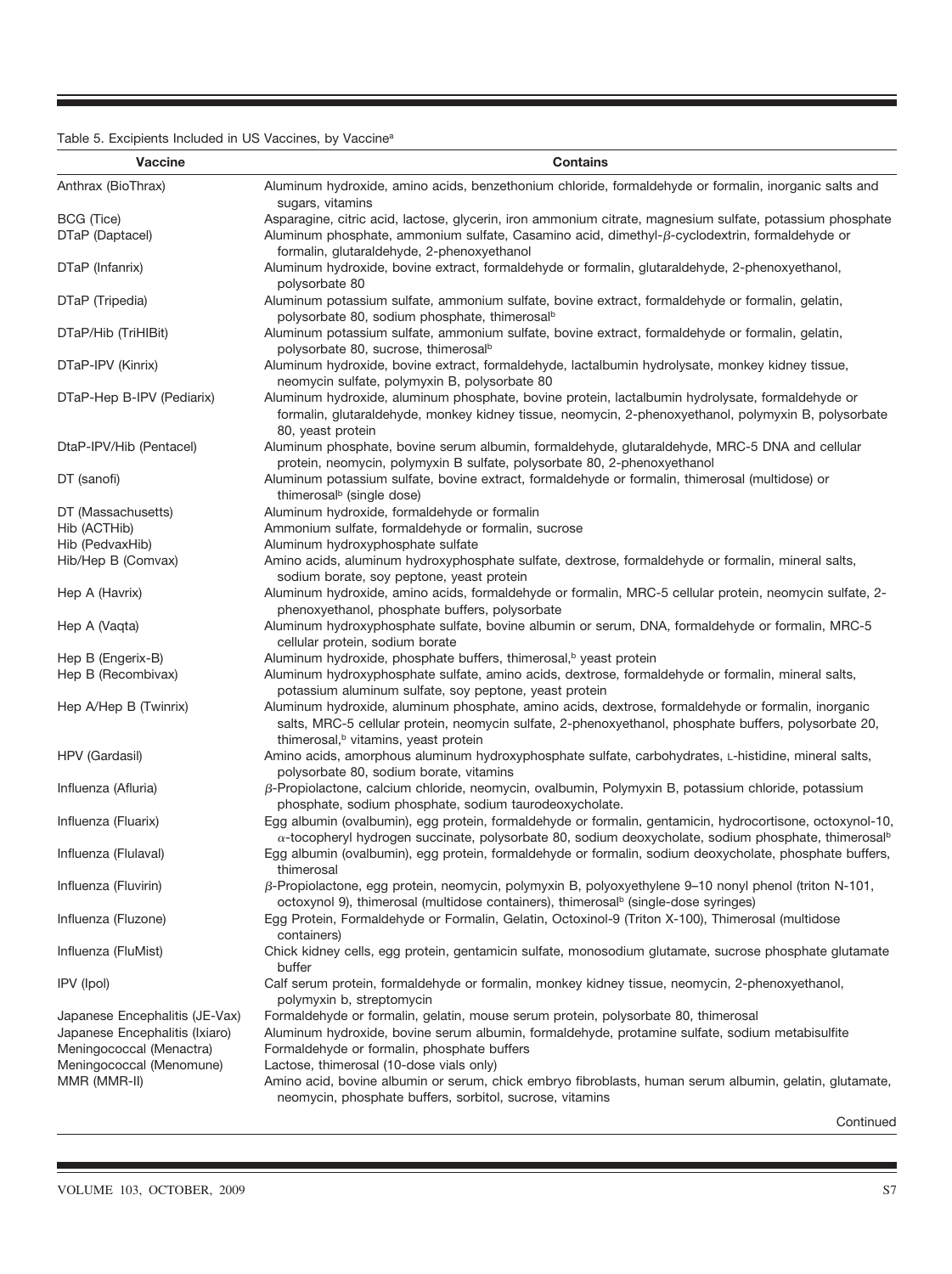|  | Table 5. (Continued) |
|--|----------------------|
|--|----------------------|

| Vaccine                           | <b>Contains</b>                                                                                                                                                                                                                                                                                    |
|-----------------------------------|----------------------------------------------------------------------------------------------------------------------------------------------------------------------------------------------------------------------------------------------------------------------------------------------------|
| MMRV (ProQuad)                    | Bovine albumin or serum, gelatin, human serum albumin, monosodium L-glutamate, MRC-5 Cellular<br>Protein, Neomycin, Sodium Phosphate Dibasic, Sodium Bicarbonate, Sorbitol, Sucrose, Potassium<br>Phosphate Monobasic, Potassium Chloride, Potassium Phosphate Dibasic                             |
| Pneumococcal (Pneumovax)          | Bovine protein, phenol                                                                                                                                                                                                                                                                             |
| Pneumococcal (Prevnar)            | Aluminum phosphate, amino acid, soy peptone, yeast extract                                                                                                                                                                                                                                         |
| Rabies (Imovax)                   | Human serum albumin, $\beta$ -propiolactone, MRC-5 cellular protein, neomycin, phenol red<br>(phenolsulfonphthalein), vitamins                                                                                                                                                                     |
| Rabies (RabAvert)                 | Amphotericin B, $\beta$ -propiolactone, bovine albumin or serum, chicken protein, chlortetracycline, egg<br>albumin (ovalbumin), EDTA, neomycin, potassium glutamate                                                                                                                               |
| Rotavirus (RotaTeq)               | Cell culture media, fetal bovine serum, sodium citrate, sodium phosphate monobasic monohydrate,<br>sodium hydroxide sucrose, polysorbate 80                                                                                                                                                        |
| Rotavirus (Rotarix)               | Amino acids, calcium carbonate, calcium chloride, p-glucose, dextran, ferric (III) nitrate, L-cystine,<br>L-tyrosine, magnesium sulfate, phenol red, potassium chloride, sodium hydrogenocarbonate, sodium<br>phosphate, sodium L-glutamine, sodium pyruvate, sorbitol, sucrose, vitamins, xanthan |
| Td (Decavac)                      | Aluminum potassium sulfate, bovine extract, formaldehyde or formalin, 2-phenoxyethanol, peptone,<br>thimerosal <sup>b</sup>                                                                                                                                                                        |
| Td (Massachusetts)                | Aluminum hydroxide, aluminum phosphate, formaldehyde or formalin, thimerosal (some multidose<br>containers)                                                                                                                                                                                        |
| Tdap (Adacel)                     | Aluminum phosphate, formaldehyde or formalin, glutaraldehyde, 2-phenoxyethanol                                                                                                                                                                                                                     |
| Tdap (Boostrix)                   | Aluminum hydroxide, bovine extract, formaldehyde or formalin, glutaraldehyde, polysorbate 80                                                                                                                                                                                                       |
| Typhoid (inactivated - Typhim Vi) | Disodium phosphate, monosodium phosphate, phenol, polydimethylsiloxane,<br>hexadecyltrimethylammonium bromide                                                                                                                                                                                      |
| Typhoid (oral - Ty21a)            | Amino acids, ascorbic acid, bovine protein, casein, dextrose, galactose, gelatin, lactose, magnesium<br>stearate, sucrose, yeast extract                                                                                                                                                           |
| Vaccinia (ACAM2000)               | Glycerin, human serum albumin, mannitol, monkey kidney cells, neomycin, phenol, polymyxin B                                                                                                                                                                                                        |
| Varicella (Varivax)               | Bovine albumin or serum, EDTA, gelatin, monosodium L-glutamate, MRC-5 DNA and cellular protein,<br>neomycin, potassium chloride, potassium phosphate monobasic, sodium phosphate monobasic,<br>sucrose                                                                                             |
| Yellow fever (YF-Vax)             | Egg protein, gelatin, sorbitol                                                                                                                                                                                                                                                                     |
| Zoster (Zostavax)                 | Bovine calf serum, hydrolyzed porcine gelatin, monosodium L-glutamate, MRC-5 DNA and cellular<br>protein, neomycin, potassium phosphate monobasic, potassium chloride, sodium phosphate dibasic,<br>sucrose                                                                                        |

Abbreviations: DT, diphtheria and tetanus toxoids (pediatric formulation); DTaP, diphtheria and tetanus toxoids and acellular pertussis (pediatric formulation); Hep A, hepatitis A; Hep B, hepatitis B; Hib, *Haemophilus influenzae* type B; HPV, human papillomavirus; IPV, inactivated poliovirus; MMRV, measles, mumps, rubella and varicella; Td, tetanus-diphtheria toxoids (adult/adolescent formulation); Tdap, tetanus and diphtheria toxoids and acellular pertussis (adult/adolescent formulation).

a Vaccine Excipient & Media Summary, Part 2. Includes vaccine ingredients (eg, adjuvants and preservatives) and substances used during the manufacturing process, including vaccine-production media, that are removed from the final product and present only in trace quantities. In addition to the substances listed, most vaccines contain sodium chloride (table salt). Adapted from Grabenstein JD. *ImmunoFacts: Vaccines & Immunologic Drugs.* St. Louis, MO: Wolters Kluwer Health; 2009 and individual product package inserts. All reasonable efforts have been made to ensure the accuracy of this information, but manufacturers may change product contents before that information is reflected here.

 $\rm b$  The product should be considered equivalent to thimerosal-free products. This vaccine may contain trace amounts (<0.3  $\mu$ g) of mercury left after postproduction thimerosal removal, but these amounts have no biological effect.

given the vaccine in the usual manner but observed for at least 30 minutes afterward.35,36

*Summary Statement 9.* In patients with histories and skin tests results consistent with an IgE-mediated reaction to a vaccine, who require additional doses of the suspect vaccine or other vaccines with common ingredients, consideration can be given to administering the vaccine in graded doses under observation. (C)

If vaccine or vaccine component skin test results are positive, the vaccine may still be administered, if necessary, in graded doses (Table 6).<sup>46,66,67</sup> For a vaccine where the full normal dose volume is 0.5 mL, the patient is first given 0.05 mL of a 1:10 dilution and then given (at 15-minute intervals), 0.05 mL of full-strength vaccine, with subsequent doses of 0.1 mL, 0.15 mL, and finally 0.2 mL for a cumulative dose of 0.5 mL. This or similar protocols have been used successfully for the administration of egg-containing vaccines to egg allergic recipients<sup>66</sup> and with other vaccines as well.<sup>50,68</sup>

This procedure in a patient who is presumed to be allergic to the vaccine being administered needs to be performed under direct medical supervision with emergency medications and equipment to promptly treat an anaphylactic reaction should it occur.<sup>64</sup> Whether such challenges are undertaken in the office vs hospital or with or without an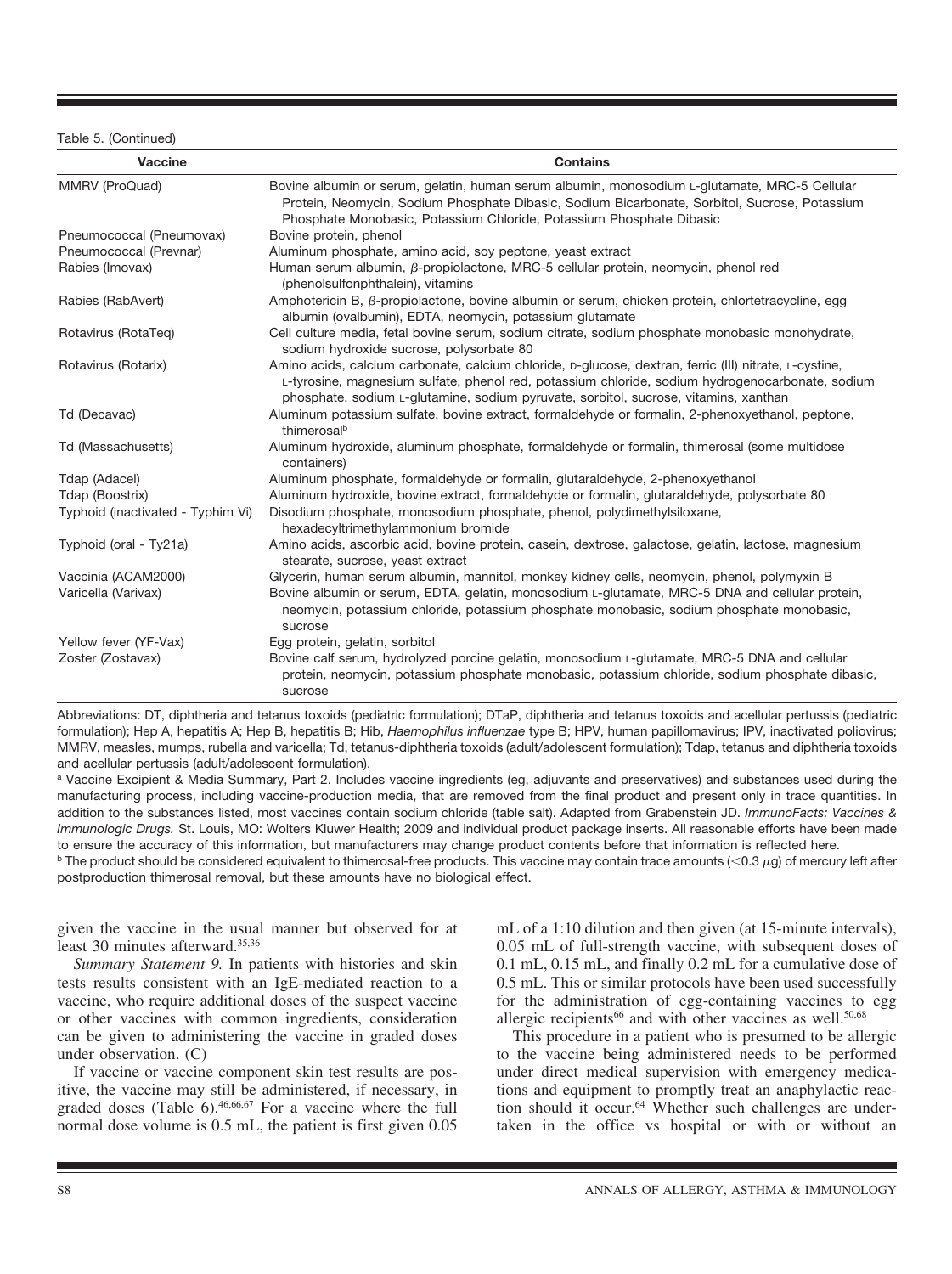Table 6. Administration of Vaccines in Graded Doses

| For a vaccine for which the full normal-dose volume is 0.5 mL.                                                                                        | For influenza vaccine in egg allergic patients, if the egg protein content             |  |
|-------------------------------------------------------------------------------------------------------------------------------------------------------|----------------------------------------------------------------------------------------|--|
| give the following doses at 15-minute intervals as tolerated <sup>a</sup>                                                                             | of the vaccine is known to be $\leq$ 1.2 $\mu$ g/mL administer as follows <sup>b</sup> |  |
| 0.05 mL, 1:10 dilution                                                                                                                                | In 2 doses: 10% of the dose (0.025 mL or 0.05 mL) followed in 30                       |  |
| 0.05 mL, full strength                                                                                                                                | minutes by the remaining 90% of the dose (0.225 mL or 0.45 mL) or                      |  |
| 0.1 mL, full strength                                                                                                                                 | In a single dose $(0.25 \text{ mL or } 0.5 \text{ mL})$                                |  |
| 0.15 mL, full strength                                                                                                                                |                                                                                        |  |
| 0.2 mL, full strength                                                                                                                                 |                                                                                        |  |
| <sup>a</sup> Must be done under direct medical supervision with emergency medications and equipment to promptly treat an anaphylactic reaction should |                                                                                        |  |

a Must be done under direct medical supervision with emergency medications and equipment to promptly treat an anaphylactic reaction should it occur.

<sup>b</sup> Observe for at least 30 minutes afterward.

intravenous line in place depends on the severity of the original reaction to the vaccine and the patient's medical condition.64

For influenza vaccine in egg allergic patients, if the egg protein content of the vaccine is known to be 1.2  $\mu$ g/mL or less, the vaccine can be administered in 2 doses (10% of the dose, followed in 30 minutes by the remaining 90%) or as a single dose, without prior vaccine skin testing, $47$  although observation for at least 30 minutes afterward seems prudent (Table 6). Unfortunately, the specific egg protein content of any given year's influenza vaccines is not readily available.<sup>47</sup>

Because of the lot to lot variability in the egg protein content of egg-containing vaccines, $48$  even if an egg allergic patient has a negative vaccine skin test response and is given the vaccine in the usual manner or has a positive vaccine skin test response and is given the vaccine in graded doses, if the patient needs to be given the vaccine again at a later time, the vaccine skin test, and graded challenge if necessary, would need to be repeated.

*Summary Statement 10.* Some more serious, and less common, reactions to vaccines require evaluation, but only a few are absolute contraindications to future doses. (B)

In addition to anaphylactic reactions (discussed herein), some vaccines are capable of causing other rare but serious reactions that might contraindicate the administration of future doses  $11$ 

There was a particular type of influenza vaccine, namely, swine flu vaccine administered in 1976, which was associated with an increased risk for Guillain-Barré syndrome (GBS), estimated at 1 additional case per 100,000 vaccinations (over the annual background rate of 10 to 20 cases per million adults).69 In subsequent years, influenza vaccines have been carefully monitored for this possible adverse effect and have shown no consistent increased risk. If there is any increased risk, it is on the order of 1 per million.<sup>69,70</sup> A low level of GBS cases continues to be reported in temporal association with previous influenza infection<sup>71</sup> and with influenza and other vaccines.72,73 Previous GBS raises the risk of a recurrence of GBS. Persons who developed GBS within 6 weeks of influenza vaccination should avoid subsequent immunization with influenza vaccines.69 However, individuals with a history of GBS unrelated to influenza infection or vaccination who would benefit from immunization can be vaccinated, particularly if the influenza infection risk is high or if the infecting strain is resistant to antiviral therapy.69 The live attenuated influenza vaccine is not recommended in persons with a history of GBS simply because it has not been studied for safety in such persons.<sup>69</sup>

Measles, mumps, and rubella (MMR) vaccines can cause adverse reactions related to the live viruses they contain. Transient rashes appear in as many as 5% of recipients of measles vaccine, and this probably represents vaccine-induced modified measles.<sup>32</sup> There is a late-onset fever occurring 5 to 12 days after vaccine administration in as many as 15% of recipients of the MMR vaccine.32,46,74 As with any fever in young children, this increases the risk of febrile seizures; however, such seizures do not have any sort of long-term sequelae.75,76 Recipients of the MMR vaccine can also have thrombocytopenia, which is usually without any significant clinical consequence, but can rarely cause hemorrhage.26,74,77,78 The rate of thrombocytopenia is much higher with the disease itself.<sup>74</sup> Rubella vaccine can cause acute arthritis in approximately 15% of adult women who received the vaccine.79,80 This may represent a direct infection of the joints by the vaccine virus but has a questionable association with chronic arthritis.<sup>79,80</sup> None of these events are contraindications to the administration of subsequent doses of MMR vaccine.11

The most serious adverse effect related to pertussis vaccine is termed *encephalopathy*. This term describes a specific and severe reaction characterized as an "acute, severe CNS [central nervous system] disorder occurring within 7 days following vaccination and generally consisting of major alterations in consciousness, unresponsiveness, generalized or focal seizures that persist more than a few hours, with failure to recover within 24 hours."26 This event happens with an incidence that may actually be 0, meaning that it is not actually increased after vaccination, but to a maximum of 10 per million doses of diphtheria and tetanus toxoids and wholecell pertussis (DTP) vaccine.<sup>74</sup> This can have permanent neurologic sequela and is an absolute contraindication to further pertussis vaccination.<sup>11</sup> Pertussis vaccine can cause less severe apparent neurologic events, including febrile seizures, $75$  inconsolable crying, $46$  and hypotonic-hyporesponsive episodes.81 Although these are clearly concerning episodes for parents to witness, none of them result in permanent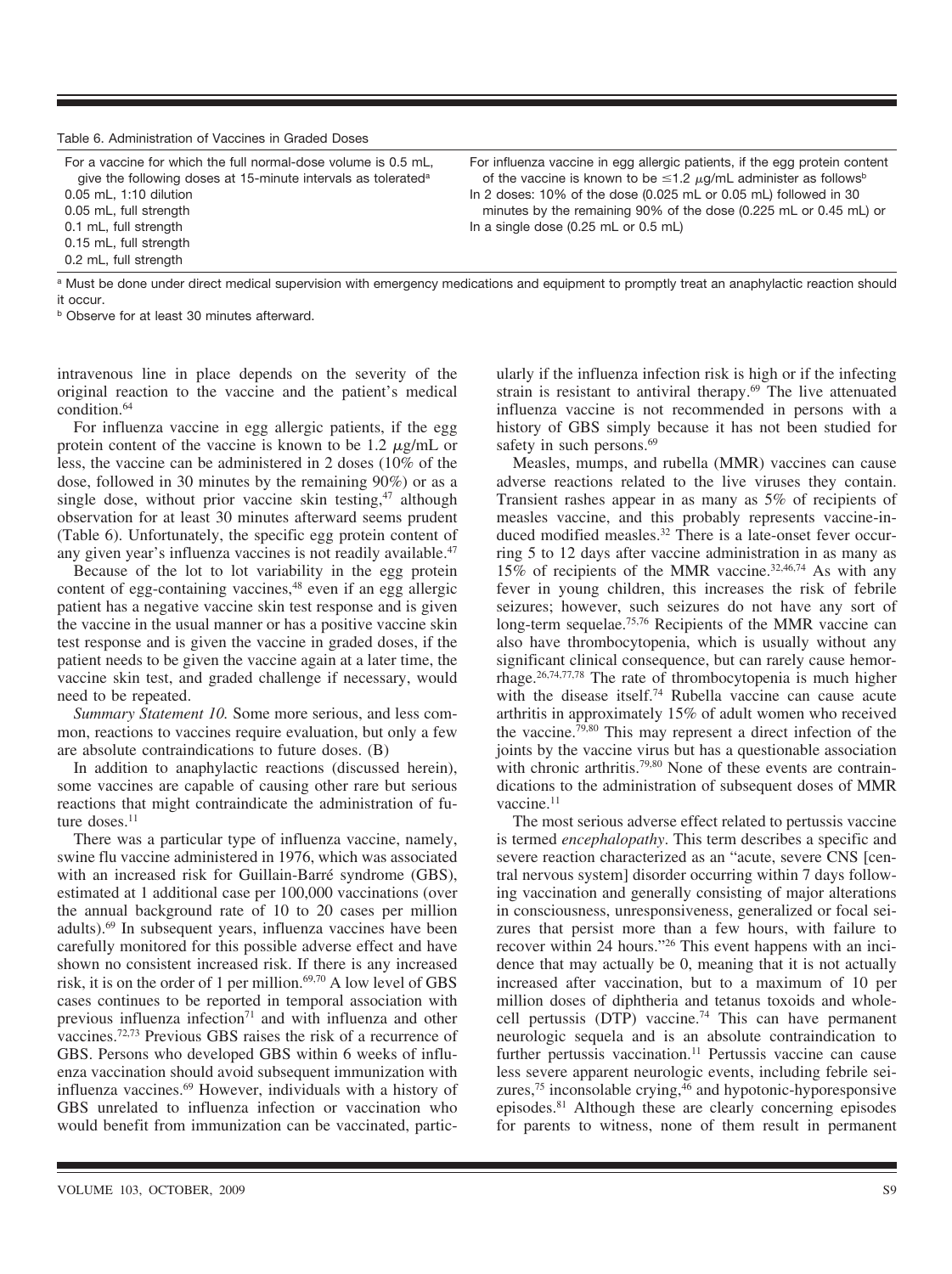sequelae, and none of them are contraindications to further doses of these vaccines.<sup>11,74,82</sup> Of note is the fact that all these serious and less serious neurologic events after pertussiscontaining vaccines have been significantly reduced since changing from the diphtheria and tetanus toxoids and wholecell pertussis vaccine (DTP) to the diphtheria and tetanus toxoids and acellular pertussis vaccine  $(DTaP)$ .  $46,82-87$ 

Tetanus toxoid often causes patients to develop a large local swelling.<sup>88</sup> This probably represents an Arthus reaction in patients with preexisting antitetanus antibodies from prior immunizations who then receive a large injection of antigen in the vaccine. These reactions may cause discomfort but are not serious. Tetanus toxoid also has some potential association with Guillain-Barre syndrome and with a rare local neurologic event called brachial neuritis, which involves shoulder pain followed by weakness.<sup>26</sup>

Varicella vaccine is another live virus immunization that can cause vaccine-induced illness, particularly the appearance of varicella lesions. These reactions occur at the injection site in approximately 3% of recipients and in another 3% are more generalized.89 The disease due to coincident natural exposure may be difficult to distinguish from vaccine-induced varicella. A zoster-type rash may rarely appear after a varicella vaccination and may contain either vaccine-strain or wild-type virus.<sup>90,91</sup> Although varicella disease (chickenpox) itself can be more severe in children with atopic dermatitis, the varicella vaccine can be safely administered to children with atopic dermatitis without an increased risk of complications.<sup>92</sup>

A serious adverse effect of yellow fever vaccine is encephalitis.93 The risk for this complication is as high as 4 per 1000 infants, and for this reason the vaccine is relatively contraindicated in this age group. It should not be given to any infant younger than 4 months and to those younger than 9 months only if their risk from the disease is very high.<sup>46</sup> The yellow fever vaccine has recently been associated with a very severe illness in adults. There have been fatalities from multisystem

#### Table 7. Live vs Killed Vaccines

| Live vaccines                                           | <b>Killed vaccines</b>                                      |
|---------------------------------------------------------|-------------------------------------------------------------|
| Bacille Calmette-Guerin (BCG)<br>Influenza (intranasal) | Diphtheria, tetanus and acellular<br>pertussis (DTaP, Tdap) |
| Measles-mumps-rubella (MMR)                             | Diphtheria-tetanus (DT, Td)                                 |
| Oral poliovirus (OPV                                    | Hepatitis A                                                 |
| <b>Rotavirus</b>                                        | <b>Hepatitis B</b>                                          |
| Typhoid (oral)                                          | Hib conjugates                                              |
| Vaccinia (smallpox)                                     | Human papillomavirus (HPV)                                  |
| Varicella                                               | Inactivated poliovirus (IPV)                                |
| Yellow fever                                            | Influenza (injectable)                                      |
| Zoster                                                  | Japanese encephalitis                                       |
|                                                         | Meningococcal                                               |
|                                                         | Meningococcal conjugate                                     |
|                                                         | Pneumococcal                                                |
|                                                         | Pneumococcal conjugate                                      |
|                                                         | Rabies                                                      |
|                                                         | Typhoid (injectable)                                        |

disease with features strikingly similar to the disease yellow fever itself.94 –98 This has occurred in patients who are not known to be immunocompromised. The cause of these reactions is still unknown, but this vaccine should not be given to patients unless they are at risk of acquiring yellow fever, typically by traveling to an area where the disease is endem $i<sup>c</sup>$ . 99

*Summary Statement 11.* Pregnant women should not be vaccinated with live vaccines. However, pregnant women should be given inactivated influenza vaccine, as well as tetanus and hepatitis B vaccine if otherwise indicated. (B)

Because of a theoretical risk of transmitting the live agent to the fetus, pregnant women should not receive live vaccines such as MMR, varicella, or live attenuated influenza vaccine.100 There is an increased risk of hospitalization from influenza in pregnancy, and therefore (inactivated) influenza vaccine is specifically indicated in women who will be pregnant during the influenza season.100 Hepatitis B vaccine and tetanus and diphtheria vaccines should also be administered to pregnant women if they would otherwise be indicated.<sup>100</sup>

*Summary Statement 12.* In general, live vaccines should not be given to persons who are immune compromised because of a risk of generalized infection with the immunizing agent. (B)

Live vaccines (Table 7) are generally contraindicated in patients with immune suppression, specifically those with severe humoral or cellular immune deficiency.<sup>11,46,101</sup> This includes patients with X-linked agammaglobulinemia, common variable immune deficiency, severe combined immune deficiency, severe human immunodeficiency virus (HIV) infection, leukemia, lymphoma, other malignant neoplasms, or patients requiring treatment for these or other conditions with treatment modalities that impair immune responses, such as high-dose corticosteroids (2 weeks of daily treatment with prednisone, 20 mg or 2 mg/kg or equivalent per day). There are, however, exceptions even to this general rule that immune compromised patients should not receive live viral vaccines.11,46,101 For example, the MMR vaccine should be given to HIV-infected children and adults if they have only mild or moderate disease. Similarly varicella vaccine should be given to mildly HIV-infected children.

*Summary Statement 13.* Specific vaccines or vaccination in general have been purported to have long-term consequences, including atopy, autism, and multiple sclerosis. Epidemiologic studies have not supported such associations. (B)

There are a number of controversies related to long-term consequences of particular vaccines or of vaccination in general. There have been claims that receiving childhood vaccinations increases the likelihood of developing atopic disease, autism, diabetes, or multiple sclerosis. The associations have all been extensively evaluated using many appropriate research methods and epidemiologic studies, and no relationship between vaccinations and any of these outcomes has been demonstrated in these studies.<sup>102–106</sup> There has been particular concern about thimerosal, which was previously used as a preservative in vaccines. Although studies have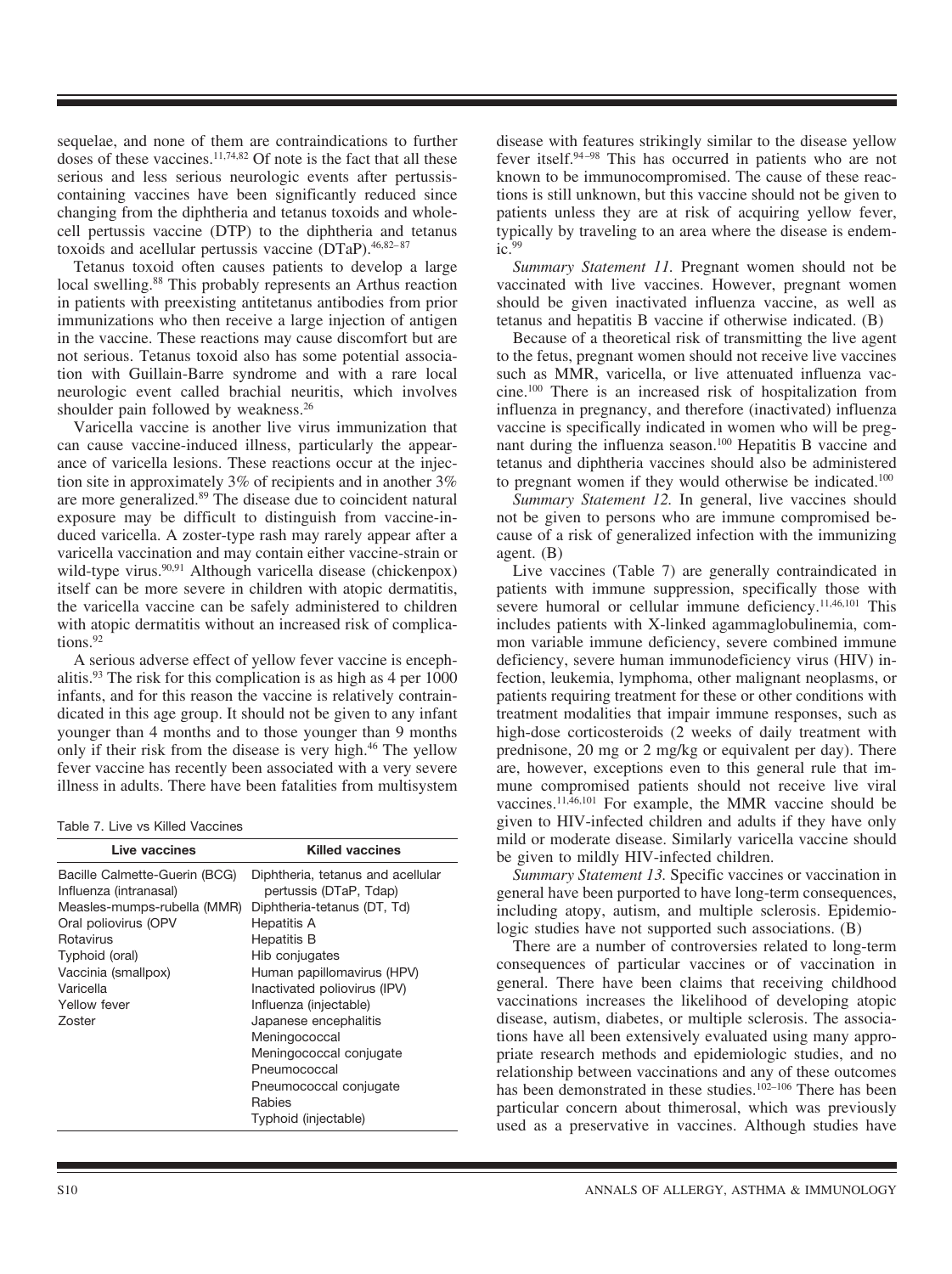failed to support any adverse effect from thimerosal exposure in vaccines,107,108 all routinely recommended vaccines for infants and children in the United States are now available only as thimerosal-free formulations or contain only trace amounts of thimerosal, with the exception of some inactivated influenza vaccines. Inactivated influenza vaccine for pediatric use is available as a thimerosal preservative-containing formulation, a trace thimerosal-containing formulation, and a thimerosal-free formulation.46

#### **ACKNOWLEDGMENTS**

Published Practice Parameters of the Joint Task Force on Practice Parameters for Allergy & Immunology include the following:

1. Practice parameters for the diagnosis and treatment of asthma. *J Allergy Clin Immunol.* 1995;96(suppl):S707-S870.

2. Practice parameters for allergy diagnostic testing. *Ann Allergy.* 1995;75:543– 625.

3. Practice parameters for the diagnosis and management of immunodeficiency. *Ann Allergy.* 1996;76:282–294.

4. Practice parameters for allergen immunotherapy. *J Allergy Clin Immunol.* 1996;98:1001–1011.

5. Disease management of atopic dermatitis: a practice parameter. *Ann Allergy.* 1997;79197–211.

6. The diagnosis and management of anaphylaxis. *J Allergy Clin Immunol.* 1998;101(suppl):S465-S528.

7. Algorithm for the diagnosis and management of asthma: a practice parameter update. *Ann Allergy.* 1998;81:415– 420.

8. Diagnosis and management of rhinitis: parameter documents of the Joint Task Force on Practice Parameters in Allergy, Asthma and Immunology. *Ann Allergy.* 1998; 81(suppl):S463-S518.

9. Parameters for the diagnosis and management of sinusitis. *J Allergy Clin Immunol.* 1998;102(suppl):S107-S144.

10. Stinging insect hypersensitivity: a practice parameter. *J Allergy Clin Immunol.* 1999;103:963–980.

11. Disease management of drug hypersensitivity: a practice parameter. *Ann Allergy.* 1999;83(suppl):S665-S700.

12. Diagnosis and management of urticaria: a practice parameter. *Ann Allergy.* 2000;85(suppl):S521-S544.

13. Allergen immunotherapy: a practice parameter. *Ann Allergy.* 2003;90(suppl):SI-S540.

14. Symptom severity assessment of allergic rhinitis: part I. *Ann Allergy.* 2003;91:105–114.

15. Disease management of atopic dermatitis: an updated practice parameter. *Ann Allergy.* 2004;93:S1-S21.

16. Stinging insect hypersensitivity: a practice parameter update. *J Allergy Clin Immunol.* 2004;114;:869 – 86.

17. The diagnosis and management of anaphylaxis: an updated practice parameter. *J Allergy Clin Immunol.* 2005; 115:S483-S523.

18. Practice parameter for the diagnosis and management of primary immunodeficiency. *Ann Allergy.* 2005;94:S1-S63.

19. Attaining optimal asthma control: a practice parameter. *J Allergy Clin Immunol.* 2005;116:S3–11.

20. The diagnosis and management of sinusitis: a practice parameter update. *J Allergy Clin Immunol.* 2005;116:S13– 47.

21. Food allergy: a practice parameter. *Ann Allergy.* 2006;  $96:S1-68.$ 

22. Contact dermatitis: a practice parameter. *Ann Allergy.* 2006;97:S1-S38.

23. Allergen immunotherapy: a practice parameter second update. *J Allergy Clin Immunol.* 2007;120:S25– 85.

24. Bernstein IL, Li JT, Bernstein DI, et al. Allergy diagnostic testing: an updated practice parameter. *Ann Allergy.* 2008;100:S1-S147.

25. Wallace D, Dykewicz M, Bernstein DI, et al. Diagnosis and management of rhinitis: an updated practice parameter. *J Allergy Clin Immunol.* 2008;121:S1-S84.

These parameters are also available on the Internet at http://www.jcaai.org

The Joint Task Force has made a concerted effort to acknowledge all contributors to this parameter. If any contributors have been excluded inadvertently, the Task Force will ensure that appropriate recognition of such contributions is made subsequently.

These parameters were developed by the Joint Task Force on Practice Parameters, representing the American Academy of Allergy, Asthma and Immunology; the American College of Allergy, Asthma and Immunology; and the Joint Council of Allergy, Asthma and Immunology.

*Chief Editors,* John M. Kelso, MD, Division of Allergy, Asthma and Immunology, Scripps Clinic, San Diego, California; and James T. Li, MD, PhD, Professor of Medicine, Mayo Clinic College of Medicine, Rochester, Minnesota; *Task Force Reviewers,* David I. Bernstein, MD, Department of Clinical Medicine, Division of Immunology, University of Cincinnati College of Medicine, Cincinnati, Ohio; Joann Blessing-Moore, MD, Department of Immunology, Stanford University Medical Center, Palo Alto, California; Linda Cox, MD, Department of Medicine, Nova Southeastern University, Davie, Florida; David A. Khan, MD, Department of Internal Medicine, University of Texas Southwestern Medical Center, Dallas, Texas; David M. Lang, MD, Allergy/Immunology Section, Division of Medicine, Cleveland Clinic Foundation, Cleveland, Ohio; Richard A. Nicklas, MD, Department of Medicine, George Washington Medical Center, Washington, DC; John Oppenheimer, MD, Department of Internal Medicine, New Jersey Medical School, Morristown, New Jersey; Jay M. Portnoy, MD, Section of Allergy, Asthma & Immunology, The Children's Mercy Hospital, University of Missouri-Kansas City School of Medicine, Kansas City, Missouri; Christopher Randolph, MD, Center for Allergy, Asthma and Immunology, Yale Affiliated Programs Waterbury Hospital, Waterbury, Connecticut; Diane E. Schuller, MD, Department of Pediatrics, Pennsylvania State University, Milton S. Hershey Medical College, Hershey, Pennsylvania; Sheldon L. Spector, MD, Department of Medicine, UCLA School of Medicine, Los Angeles, California; Stephen A. Tilles, MD, Department of Medicine, University of Wash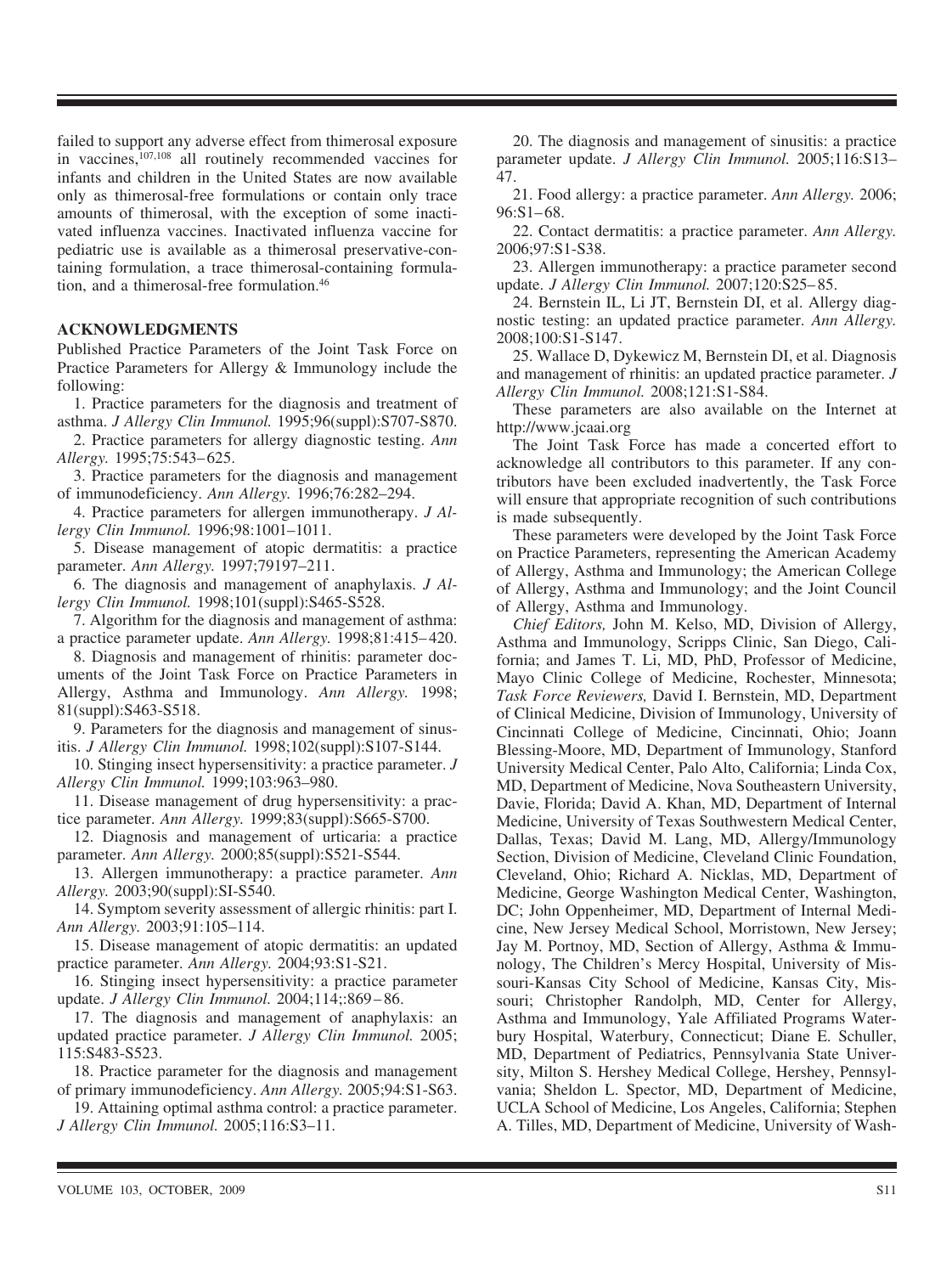ington School of Medicine, Redmond, Washington; Dana Wallace, MD, Department of Medicine, Nova Southeastern University, Davie, Florida; *Invited Reviewers,* James Baker, MD, Professor of Medicine and Bioengineering, Director of Michigan Nanotechnology Institute for Medicine and Biological Sciences, Chief Division of Allergy, Ann Arbor, Michigan; Zuhair K. Ballas, MD, Professor and Director Division of Allergy, Department of Internal Medicine, University of Iowa, Iowa City, Iowa; Joseph A. Bellanti, MD, Professor of Pediatrics, Microbiology and Immunology, Director of International Center for Interdisciplinary Studies of Immunology, Georgetown University Medical Center, Washington, DC; Daniel Ein, MD, Clinical Professor and Chief, Division of Allergy, George Washington University School of Medicine, Washington, DC; Leslie C. Grammer, MD, Director Bazley Asthma and Allergy Center, Professor Feinberg School of Medicine, Northwestern University, Chicago, Illinois.

#### **REFERENCES**

- 1. Ten great public health achievements–United States, 1900 –1999. *MMWR Morb Mortal Wkly Rep.* 1999;48:241–243. (IV)
- 2. Roush SW, Murphy TV. Historical comparisons of morbidity and mortality for vaccine-preventable diseases in the United States. *JAMA*. 2007;298:2155–2163. (III)
- 3. Centers for Disease Control and Prevention. Recommended Immunization Schedule for Persons Aged 0 Through 6 Years United States 2009. http://www.cdc.gov/vaccines/recs/schedules/downloads/child/ 2009/09\_0 – 6yrs\_schedule\_pr.pdf. 2009. Accessed September 4, 2009. (IB)
- 4. Centers for Disease Control and Prevention. Recommended Immunization Schedule for Persons Aged 7 Through 18 Years United States 2009. http://www.cdc.gov/vaccines/recs/schedules/downloads/child/ 2009/09\_7–18yrs\_schedule\_pr.pdf. 2009. Accessed September 4, 2009. (IB)
- 5. Centers for Disease Control and Prevention. Recommended Adult Immunization Schedule United States 2009. http://www.cdc.gov/ vaccines/recs/schedules/downloads/adult/2009/adult-schedule.pdf. 2009. Accessed September 4, 2009. (IB)
- 6. Salmon DA, Haber M, Gangarosa EJ, Phillips L, Smith NJ, Chen RT. Health consequences of religious and philosophical exemptions from immunization laws: individual and societal risk of measles. *JAMA*. 1999;282:47–53. (IIB)
- 7. Danovaro-Holliday MC, LeBaron CW, Allensworth C, et al. A large rubella outbreak with spread from the workplace to the community. *JAMA*. 2000;284:2733–2739. (IIB)
- 8. Update: outbreak of poliomyelitis–Dominican Republic and Haiti, 2000 –2001. *MMWR Morb Mortal Wkly Rep.* 2001;50:855– 856. (III)
- 9. Two fatal cases of adenovirus-related illness in previously healthy young adults–Illinois, 2000. *MMWR Morb Mortal Wkly Rep.* 2001;50: 553–555. (III)
- 10. Jansen VA, Stollenwerk N, Jensen HJ, Ramsay ME, Edmunds WJ, Rhodes CJ. Measles outbreaks in a population with declining vaccine uptake. *Science*. 2003;301:804. (IIB)
- 11. Kroger AT, Atkinson WL, Marcuse EK, Pickering LK, Advisory Committee on Immunization Practices Centers for Disease Control and Prevention. General recommendations on immunization: recommendations of the Advisory Committee on Immunization Practices (ACIP). *MMWR Morb Mortal Wkly Rep.* 2006;55:1– 48. (IV)
- 12. Vaccine Excipient and Media Summary, by Excipient. In: Atkinson W, Wolfe S, Hamborsky J, McIntyre L, eds. *Centers for Disease Control and Prevention: Epidemiology and Prevention of Vaccine-Preventable Diseases*. 11th ed. Washington, DC: Public Health Foundation; 2009. (III)
- 13. Rietschel RL, Bernier R. Neomycin sensitivity and the MMR vaccine.

*JAMA*. 1981;245:571. (IV)

- 14. Elliman D, Dhanraj B. Safe MMR vaccination despite neomycin allergy. *Lancet*. 1991;337:365. (IV)
- 15. Cox NH, Forsyth A. Thiomersal allergy and vaccination reactions. *Contact Dermatitis*. 1988;18:229 –233. (III)
- 16. Rietschel RL, Adams RM. Reactions to thimerosal in hepatitis B vaccines. *Dermatol Clin*. 1990;8:161–164. (IV)
- 17. Noel I, Galloway A, Ive FA. Hypersensitivity to thiomersal in hepatitis B vaccine. *Lancet*. 1991;338:705. (IV)
- 18. Aberer W. Vaccination despite thimerosal sensitivity. *Contact Dermatitis*. 1991;24:6 –10. (IIB)
- 19. Audicana MT, Munoz D, del Pozo MD, Fernandez E, Gastaminza G, Fernandez de Corres L. Allergic contact dermatitis from mercury antiseptics and derivatives: study protocol of tolerance to intramuscular injections of thimerosal. *Am J Contact Dermatitis*. 2002;13:3–9. (IIB)
- 20. Patrizi A, Rizzoli L, Vincenzi C, Trevisi P, Tosti A. Sensitization to thimerosal in atopic children. *Contact Dermatitis*. 1999;40:94 –97. (IV)
- 21. Lee-Wong M, Resnick D, Chong K. A generalized reaction to thimerosal from an influenza vaccine. *Ann Allergy Asthma Immunol*. 2005; 94:90 –94. (IV)
- 22. Kaaber K, Nielsen AO, Veien NK. Vaccination granulomas and aluminium allergy: course and prognostic factors. *Contact Dermatitis*. 1992;26:304 –306. (III)
- 23. Bergfors E, Trollfors B, Inerot A. Unexpectedly high incidence of persistent itching nodules and delayed hypersensitivity to aluminium in children after the use of adsorbed vaccines from a single manufacturer. *Vaccine*. 2003;22:64 – 69. (III)
- 24. Lehman HK, Faden HS, Fang YV, Ballow M. A case of recurrent sterile abscesses following vaccination: delayed hypersensitivity to aluminum. *J Pediatr*. 2008;152:133–135. (IV)
- 25. Bohlke K, Davis RL, Marcy SM, et al. Risk of anaphylaxis after vaccination of children and adolescents. *Pediatrics*. 2003;112: 815– 820. (IIB)
- 26. Stratton KH, Johnston RB. *Adverse Events Associated With Childhood Vaccines: Evidence Bearing on Causality*. Washington, DC: National Academy Press; 1994. (IIA)
- 27. Chen RT, Rastogi SC, Mullen JR, et al. The Vaccine Adverse Event Reporting System (VAERS). *Vaccine*. 1994;12:542–550. (IV)
- 28. Vaccine Adverse Event Reporting System (VAERS). www.vaers.hhs. gov. Accessed September 4, 2009. (IV)
- 29. Plotkin SA. Immunologic correlates of protection induced by vaccination. *Pediatr Infect Dis J*. 2001;20:63–75. (IIB)
- 30. Fiore AE, Feinstone SM, Bell BP. Hepatitis A vaccines. In: Plotkin SA, Orenstein WA, Offit PA, eds. *Vaccines*. Philadelphia, PA: Elsevier; 2008. (IIB)
- 31. Centers for Disease Control and Prevention. *Epidemiology and Prevention of Vaccine-Preventable Diseases.* 11th ed. Washington, DC: Public Health Foundation; 2009. (IIB)
- 32. Strebel PM, Papania MJ, Dayan GH, Halsey NA. Measles vaccine. In: Plotkin SA, Orenstein WA, Offit PA, eds. *Vaccines*. Philadelphia, PA: Elsevier; 2008. (IIB)
- 33. Plotkin SA, Vidor E. Poliovirus vaccine-inactivated. In: Plotkin SA, Orenstein WA, Offit PA, eds. *Vaccines*. Philadelphia, PA: Elsevier; 2008. (IIB)
- 34. Plotkin SA, Koprowski H, Rupprecht CE. Rabies vaccines. In: Plotkin SA, Orenstein WA, Offit PA, eds. *Vaccines*. Philadelphia, PA: Elsevier; 2008. (IIB)
- 35. Kelso JM. Adverse reactions to vaccines for infectious diseases. In: Adkinson NF, Bochner BS, Busse WW, Holgate ST, Lemanske RF, Simons FER, eds. *Middleton's Allergy: Principles & Practice.* 7th ed. Philadelphia, PA: Mosby; 2008:1189 –1204. (IIB)
- 36. Wood RA, Berger M, Dreskin SC, et al. An algorithm for treatment of patients with hypersensitivity reactions after vaccines. *Pediatrics*. 2008;122:e771–7. (IIB)
- 37. Kelso JM, Jones RT, Yunginger JW. Anaphylaxis to measles, mumps, and rubella vaccine mediated by IgE to gelatin. *J Allergy Clin Immunol*. 1993;91:867– 872. (IV)
- 38. Sakaguchi M, Nakayama T, Inouye S. Food allergy to gelatin in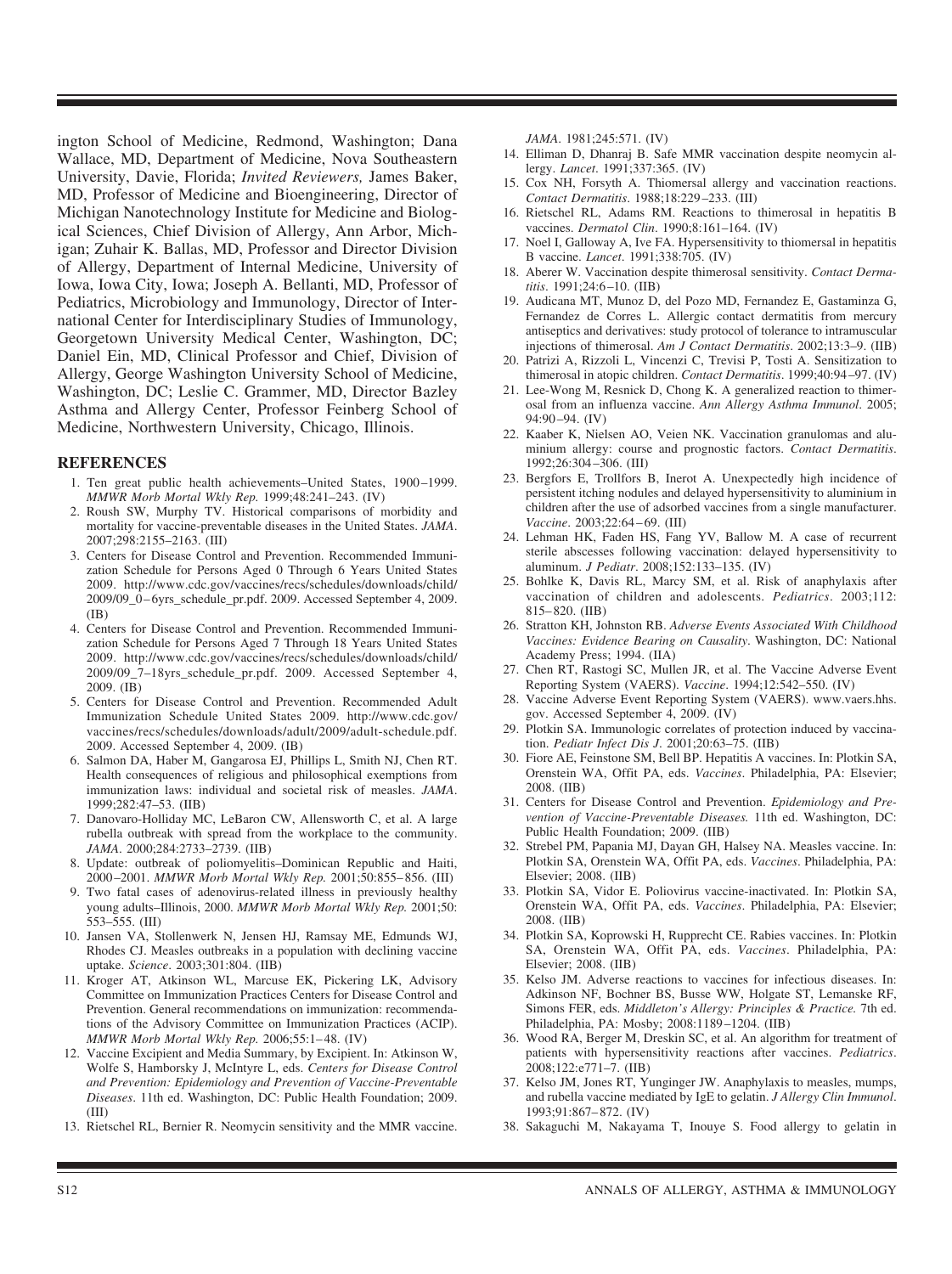children with systemic immediate-type reactions, including anaphylaxis, to vaccines. *J Allergy Clin Immunol*. 1996;98:1058 –1061. (IIA)

- 39. Sakaguchi M, Yamanaka T, Ikeda K, et al. IgE-mediated systemic reactions to gelatin included in the varicella vaccine. *J Allergy Clin Immunol*. 1997;99:263–264. (IIA)
- 40. Sakaguchi M, Miyazawa H, Inouye S. Specific IgE and IgG to gelatin in children with systemic cutaneous reactions to Japanese encephalitis vaccines. *Allergy*. 2001;56:536 –539. (IIA)
- 41. Nakayama T, Aizawa C. Change in gelatin content of vaccines associated with reduction in reports of allergic reactions. *J Allergy Clin Immunol*. 2000;106:591–592. (III)
- 42. Zent O, Hennig R. Post-marketing surveillance of immediate allergic reactions: polygeline-based versus polygeline-free pediatric TBE vaccine. *Vaccine*. 2004;23:579 –584. (IIB)
- 43. O'Brien TC, Maloney CJ, Tauraso NM. Quantitation of residual host protein in chicken embryo-derived vaccines by radial immunodiffusion. *Appl Microbiol*. 1971;21:780 –782. (III)
- 44. James JM, Burks AW, Roberson PK, Sampson HA. Safe administration of the measles vaccine to children allergic to eggs. *N Engl J Med*. 1995;332:1262–1266. (IIB)
- 45. Baxter DN. Measles immunization in children with a history of egg allergy. *Vaccine*. 1996;14:131–134. (IIB)
- 46. *Red Book: Report of the Committee on Infectious Diseases.* 28th ed. Elk Grove Village, IL: American Academy of Pediatrics; 2009. (IIA)
- 47. James JM, Zeiger RS, Lester MR, et al. Safe administration of influenza vaccine to patients with egg allergy. *J Pediatr*. 1998;133: 624 – 628. (IIB)
- 48. Zeiger RS. Current issues with influenza vaccination in egg allergy. *J Allergy Clin Immunol*. 2002;110:834 – 840. (IIA)
- 49. Kelso JM. Raw egg allergy-a potential issue in vaccine allergy. *J Allergy Clin Immunol*. 2000;106:990. (IV)
- 50. Kelso JM, Cockrell GE, Helm RM, Burks AW. Common allergens in avian meats. *J Allergy Clin Immunol*. 1999;104:202–204. (IV)
- 51. DiMiceli L, Pool V, Kelso JM, Shadomy SV, Iskander J, Team VAERS. Vaccination of yeast sensitive individuals: review of safety data in the US vaccine adverse event reporting system (VAERS). *Vaccine*. 2006;24:703–707. (III)
- 52. GARDASIL: Human Papillomavirus Quadrivalent (Types 6, 11, 16, and 18) Vaccine, Recombinant [package insert]. 2008. (III)
- 53. Lear JT, English JS. Anaphylaxis after hepatitis B vaccination. *Lancet*. 1995;345:1249. (IV)
- 54. Russell M, Pool V, Kelso JM, Tomazic-Jezic VJ. Vaccination of persons allergic to latex: a review of safety data in the Vaccine Adverse Event Reporting System (VAERS). *Vaccine*. 2004;23:664 – 667. (III)
- 55. Latex in vaccine packaging In: Atkinson W, Wolfe S, Hamborsky J, McIntyre L, eds. *Centers for Disease Control and Prevention: Epidemiology and Prevention of Vaccine-Preventable Diseases.* 11th ed. Washington, DC: Public Health Foundation; 2009. (IIB)
- 56. Kwittken PL, Rosen S, Sweinberg SK. MMR vaccine and neomycin allergy. *AJDC*. 1993;147:128 –129. (IV)
- 57. Zheng W, Dreskin SC. Thimerosal in influenza vaccine: an immediate hypersensitivity reaction. *Ann Allergy Asthma Immunol*. 2007;99: 574 –575. (IV)
- 58. Vaccine Excipient and Media Summary, by Vaccine. In: Atkinson W, Wolfe S, Hamborsky J, McIntyre L, eds. *Centers for Disease Control and Prevention: Epidemiology and Prevention of Vaccine-Preventable Diseases.* 11th ed. Washington, DC: Public Health Foundation; 2009.  $(IIB)$
- 59. Wood RA, Setse R, Halsey N. Irritant skin test reactions to common vaccines. *J Allergy Clin Immunol*. 2007;120:478 – 481. (III)
- 60. Nagel JE, White C, Lin MS, Fireman P. IgE synthesis in man, II: comparison of tetanus and diphtheria IgE antibody in allergic and nonallergic children. *J Allergy Clin Immunol*. 1979;63:308 –314. (IIA)
- 61. Edelman K, Malmstrom K, He Q, Savolainen J, Terho EO, Mertsola J. Local reactions and IgE antibodies to pertussis toxin after acellular diphtheria-tetanus-pertussis immunization. *Eur J Pediatr*. 1999;158: 989 –994. (IIB)
- 62. Aalberse RC, van Ree R, Danneman A, Wahn U. IgE antibodies to

tetanus toxoid in relation to atopy. *Int Arch Allergy Immunol*. 1995; 107:169 –171. (IIB)

- 63. Anolik R, Spiegel W, Posner M, Jakabovics E. Influenza vaccine testing in egg sensitive patients. *Ann Allergy Asthma Immunol*. 1992; 68:69. (III)
- 64. Bernstein IL, Li JT, Bernstein DI, et al. Allergy diagnostic testing: an updated practice parameter. *Ann Allergy Asthma Immunol*. 2008;100: S1–148. (IIB)
- 65. Fasano MB, Wood RA, Cooke SK, Sampson HA. Egg hypersensitivity and adverse reactions to measles, mumps, and rubella vaccine. *J Pediatr*. 1992;120:878 – 881. (IIB)
- 66. Murphy KR, Strunk RC. Safe administration of influenza vaccine in asthmatic children hypersensitive to egg proteins. *J Pediatr*. 1985;106: 931–933. (III)
- 67. YF-VAX (Sanofi Pasteur) [package insert]. In: *Physicians' Desk Reference.* Montvale, NJ: Medical Economics; 2008. (IV)
- 68. Carey AB, Meltzer EO. Diagnosis and "desensitization" in tetanus vaccine hypersensitivity. *Ann Allergy*. 1992;69:336 –338. (IV)
- 69. Fiore AE, Shay DK, Broder K, et al. Prevention and control of influenza: recommendations of the Advisory Committee on Immunization Practices (ACIP), 2008. *MMWR Recomm Rep*. 2008;57:1– 60.  $(IIA)$
- 70. Lasky T, Terracciano GJ, Magder L, et al. The Guillain-Barre syndrome and the 1992–1993 and 1993–1994 influenza vaccines. *N Engl J Med*. 1998;339:1797–1802. (IIA)
- 71. Sivadon-Tardy V, Orlikowski D, Porcher R, et al. Guillain-Barre syndrome and influenza virus infection. *Clin Infect Dis*. 2009;48: 48 –56. (IIB)
- 72. Haber P, DeStefano F, Angulo FJ, et al. Guillain-Barre syndrome following influenza vaccination. *JAMA*. 2004;292:2478 –2481. (III)
- 73. Souayah N, Nasar A, Suri MF, Qureshi AI. Guillain-Barre syndrome after vaccination in United States a report from the CDC/FDA Vaccine Adverse Event Reporting System. *Vaccine*. 2007;25:5253–5255. (III)
- 74. Centers for Disease Control and Prevention. Update: vaccine side effects, adverse reactions, contraindications, and precautions: recommendations of the Advisory Committee on Immunization Practices (ACIP). *MMWR Morb Mortal Wkly Rep.* 1996;45:1–35. (IIB)
- 75. Barlow WE, Davis RL, Glasser JW, et al. The risk of seizures after receipt of whole-cell pertussis or measles, mumps, and rubella vaccine. *N Engl J Med*. 2001;345:656 – 661. (IIB)
- 76. Vestergaard M, Hviid A, Madsen KM, et al. MMR vaccination and febrile seizures: evaluation of susceptible subgroups and long-term prognosis. *JAMA*. 2004;292:351–357. (IIB)
- 77. Beeler J, Varricchio F, Wise R. Thrombocytopenia after immunization with measles vaccines: review of the vaccine adverse events reporting system (1990 to 1994). *Pediatr Infect Dis J*. 1996;15:88 –90. (III)
- 78. Jadavji T, Scheifele D, Halperin S. Thrombocytopenia after immunization of Canadian children, 1992 to 2001. *Pediatr Infect Dis J*. 2003;22:119 –122. (IIB)
- 79. Howson CP, Fineberg HV. Adverse events following pertussis and rubella vaccines: summary of a report of the Institute of Medicine. *JAMA*. 1992;267:392–396. (IIA)
- 80. Plotkin SA, Reef SE. Rubella vaccine. In: Plotkin SA, Orenstein WA, Offit PA, eds. *Vaccines*. Philadelphia, PA: Elsevier; 2008. (IIB)
- 81. Cody CL, Baraff LJ, Cherry JD, Marcy SM, Manclark CR. Nature and rates of adverse reactions associated with DTP and DT immunizations in infants and children. *Pediatrics*. 1981;68:650 – 660. (IB)
- 82. DuVernoy TS, Braun MM. Hypotonic-hyporesponsive episodes reported to the Vaccine Adverse Event Reporting System (VAERS), 1996 –1998. *Pediatrics*. 2000;106:E52. (III)
- 83. Heijbel H, Ciofi degli Atti MC, Harzer E, et al. Hypotonic hyporesponsive episodes in eight pertussis vaccine studies. *Dev Biol Standardization.* 1997;89:101–103. (IIA)
- 84. Le Saux N, Barrowman NJ, Moore DL, et al. Decrease in hospital admissions for febrile seizures and reports of hypotonic-hyporesponsive episodes presenting to hospital emergency departments since switching to acellular pertussis vaccine in Canada: a report from IMPACT. *Pediatrics*. 2003;112:e348. (IB)